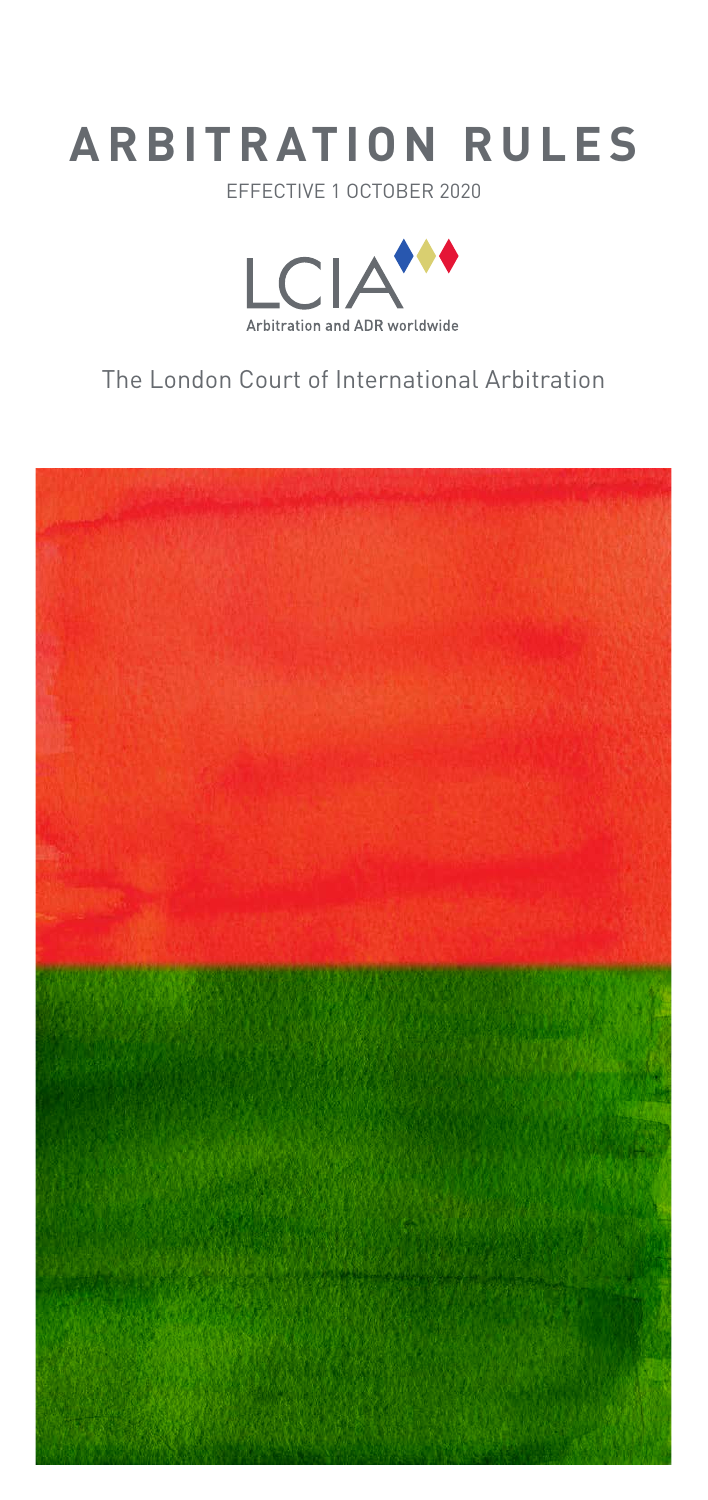# **LCIA Arbitration Rules Contents**

| Article        |                                                        |          |
|----------------|--------------------------------------------------------|----------|
|                | Preamble                                               | 3        |
| 1              | Request for Arbitration                                | 3        |
| $\overline{2}$ | Response                                               | 6        |
| 3              | <b>LCIA Court and Registrar</b>                        | 8        |
| 4              | Written Communications and Periods of Time             | 8        |
| 5              | <b>Formation of Arbitral Tribunal</b>                  | 10       |
| 6              | Nationality of Arbitrators and Parties                 | 12       |
| 7              | Party and Other Nominations                            | 13       |
| 8              | <b>Three or More Parties</b>                           | 13       |
| 9Α             | <b>Expedited Formation of Arbitral Tribunal</b>        | 14       |
| 9B             | <b>Emergency Arbitrator</b>                            | 14       |
| 9C             | <b>Expedited Appointment of Replacement Arbitrator</b> | 18       |
| 10             | <b>Revocation and Challenges</b>                       | 18       |
| 11             | Nomination and Replacement                             | 20       |
| 12             | Majority Power to Continue Deliberations               | 20       |
| 13             | <b>Communications between Parties and</b>              |          |
|                | Arbitral Tribunal                                      | 21       |
| 14             | <b>Conduct of Proceedings</b>                          | 22       |
|                | 14A Tribunal Secretary                                 | 24       |
| 15             | Written Stage of the Arbitration                       | 26       |
| 16             | Seat of Arbitration, Place(s) of Hearing               |          |
|                | and Applicable Law                                     | 28       |
| 17             | Language(s) of Arbitration                             | 29       |
| 18             | Authorised Representatives of a Party                  | 30       |
| 19             | Hearing(s)                                             | 31       |
| 20             | Witnesses                                              | 32       |
| 21             | <b>Expert to Arbitral Tribunal</b>                     | 33       |
| 22             | <b>Additional Powers</b>                               | 34       |
|                | 22A Power to Order Consolidation/Concurrent            |          |
|                | <b>Conduct of Arbitrations</b>                         | 36       |
| 23             | Jurisdiction and Authority                             | 38       |
| 24             | <b>Advance Payments for Costs</b>                      | 39       |
|                | 24A Compliance                                         | 40       |
| 25             | Interim and Conservatory Measures                      | 41       |
| 26             | Award(s)                                               | 43       |
| 27             | Correction of Award(s) and Additional Award(s)         | 44       |
| 28             | Arbitration Costs and Legal Costs                      | 46       |
| 29<br>30       | Determinations and Decisions by LCIA Court             | 47       |
|                | Confidentiality                                        | 47       |
|                | 30A Data Protection                                    | 48       |
| 31<br>32       | Limitation of Liability and Jurisdiction Clause        | 49       |
|                | General Rules                                          | 50<br>51 |
|                | Index (in alphabetical order)                          |          |
|                | Annex to the LCIA Rules                                | 52       |
|                | <b>Recommended Clauses</b>                             | 54       |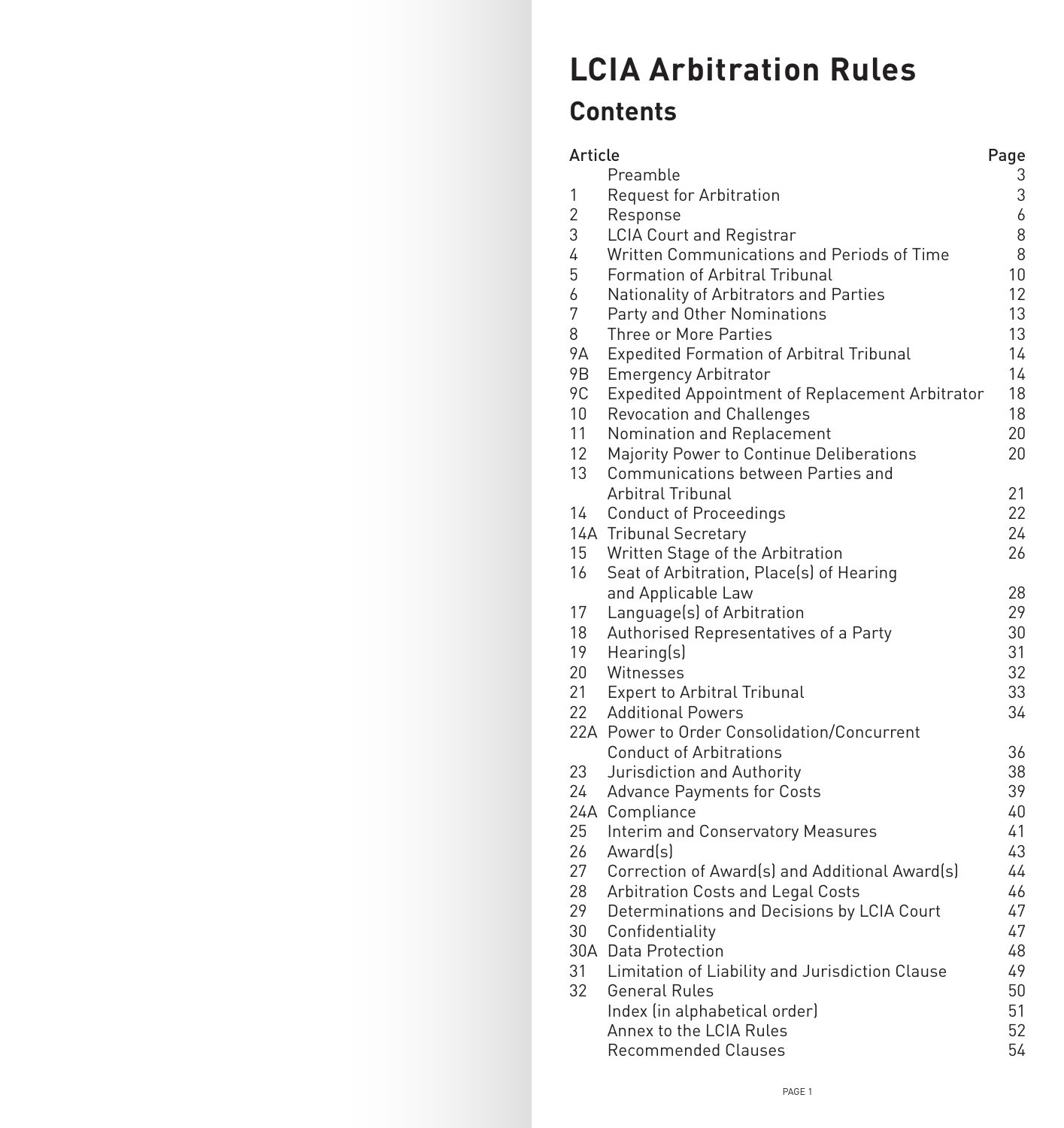

#### **Preamble**

Where any agreement, submission or reference howsoever made or evidenced in writing (whether signed or not) provides in whatsoever manner for arbitration under the rules of or by the LCIA, the London Court of International Arbitration, the London Court of Arbitration or the London Court, the parties thereto shall be taken to have agreed in writing that any arbitration between them shall be conducted in accordance with the LCIA Rules or such amended rules as the LCIA may have adopted hereafter to take effect before the commencement of the arbitration and that such LCIA Rules form part of their agreement (collectively, the "Arbitration Agreement"). These LCIA Rules comprise this Preamble, the Articles and the Index, together with the Annex to the LCIA Rules and the Schedule of Costs as both from time to time may be separately amended by the LCIA (the "LCIA Rules").

#### **Article 1 Request for Arbitration**

- 1.1 Any party wishing to commence arbitration under the LCIA Rules (the "Claimant") shall deliver to the Registrar of the LCIA Court (the "Registrar") a written request for arbitration (the "Request"), containing or accompanied by:
	- (i) the full name, nationality and all contact details (including email address, postal address and telephone number) of the Claimant for the purpose of receiving delivery of all documentation in the arbitration in accordance with Article 4; and the same particulars of the Claimant's authorised representatives (if any) and of all other parties to the arbitration;
	- (ii) the full terms of the Arbitration Agreement (excepting the LCIA Rules) invoked by the Claimant to support its claim, together with a copy of any contractual or other documentation in which those terms are contained and to which the Claimant's claim relates;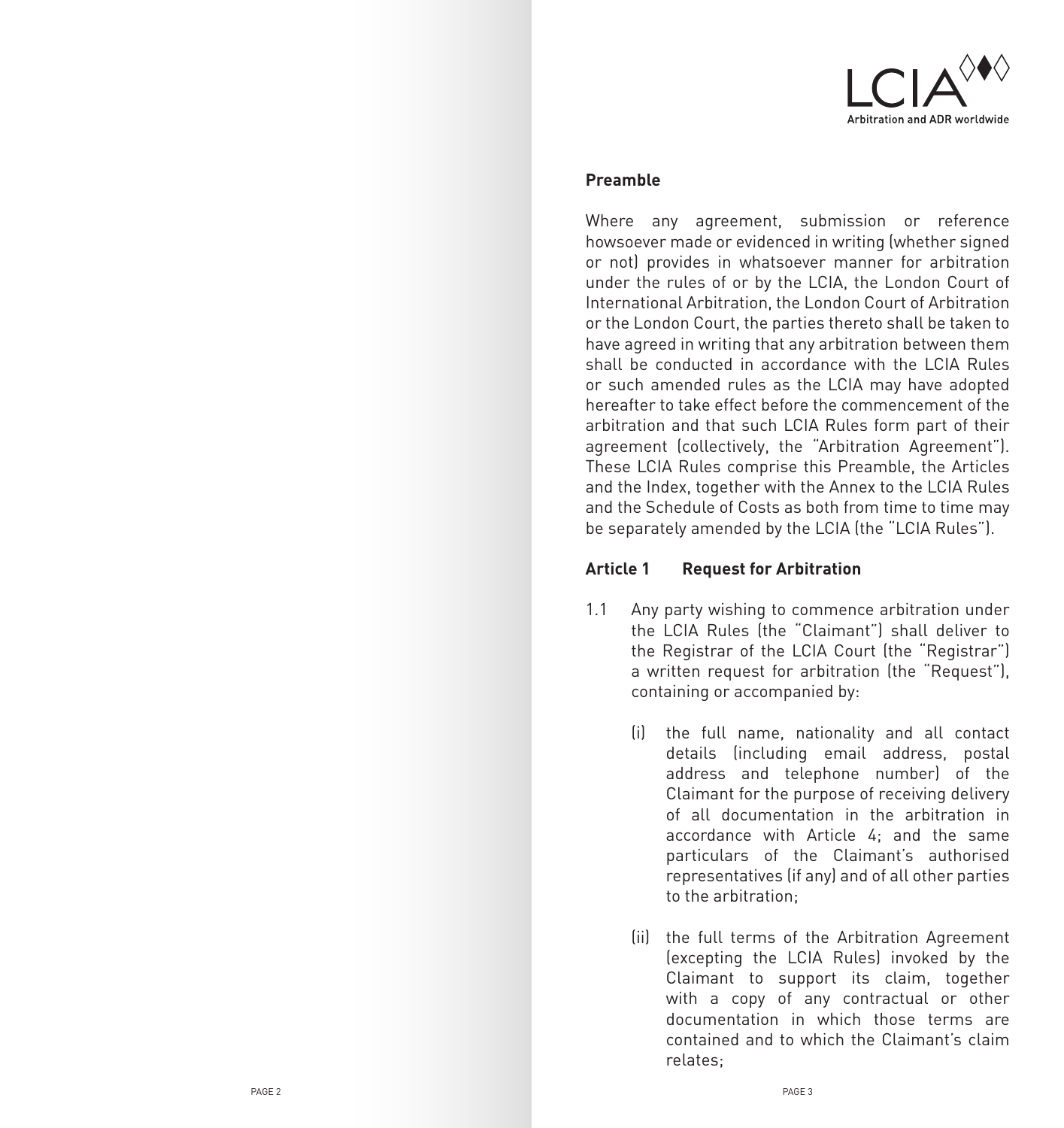- (iii) a statement briefly summarising the nature and circumstances of the dispute, its estimated monetary amount or value, the transaction(s) at issue and the claim advanced by the Claimant against any other party to the arbitration (each such other party being here separately described as a "Respondent");
- (iv) a statement of any procedural matters for the arbitration (such as the arbitral seat, the language(s) of the arbitration, the number of arbitrators, their qualifications and identities) upon which the parties have already agreed in writing or in respect of which the Claimant makes any proposal under the Arbitration Agreement;
- (v) if the Arbitration Agreement (or any other written agreement) howsoever calls for any form of party nomination of arbitrators, the full name, email address, postal address and telephone number of the Claimant's nominee;
- (vi) confirmation that the registration fee prescribed in the Schedule of Costs has been or is being paid to the LCIA, without actual receipt of which the Request shall be treated by the Registrar as not having been delivered and the arbitration as not having been commenced under the Arbitration Agreement; and
- (vii) confirmation that copies of the Request (including all accompanying documents) have been or are being delivered to all other parties to the arbitration in accordance with Article 4 by one or more means to be identified specifically in such confirmation, to be supported then or as soon as possible thereafter by documentary proof satisfactory to the LCIA Court of actual delivery (including the date of delivery) or, if actual delivery is demonstrated to be impossible to the LCIA Court's satisfaction, sufficient information as to any other effective form of notification.
- 1.2 A Claimant wishing to commence more than one arbitration under the LCIA Rules (whether against one or more Respondents and under one or more Arbitration Agreements) may serve a composite Request in respect of all such arbitrations, provided that the requirements of Article 1.1 are complied with to the satisfaction of the LCIA Court in respect of each arbitration. In particular, in any composite Request the Claimant must identify separately the estimated monetary amount or value in dispute, the transaction(s) at issue and the claim advanced by the Claimant against any other party in each arbitration. Each arbitration so commenced shall proceed separately and in accordance with the LCIA Rules, subject to the LCIA Court or the Arbitral Tribunal determining otherwise.
- 1.3 The Request (including all accompanying documents) shall be submitted to the Registrar in electronic form in accordance with Article 4.1.
- 1.4 The arbitration shall be treated as having commenced for all purposes on the date upon which the Request (including all accompanying documents) is received electronically by the Registrar (the "Commencement Date"), provided that the LCIA has received the registration fee. Where the registration fee is received subsequently the Commencement Date will be the date of the LCIA's actual receipt of the registration fee.
- 1.5 At any time after the Commencement Date but prior to the appointment of the Arbitral Tribunal the LCIA Court may allow a Claimant to supplement, modify or amend its Request to correct any error in computation, any clerical or typographical error, any ambiguity or any mistake of a similar nature, after giving the parties a reasonable opportunity to state their views and upon such terms as the LCIA Court may decide.
- 1.6 There may be one or more Claimants (whether or not jointly represented); and in such event, where appropriate, the term "Claimant" shall be so interpreted under the Arbitration Agreement.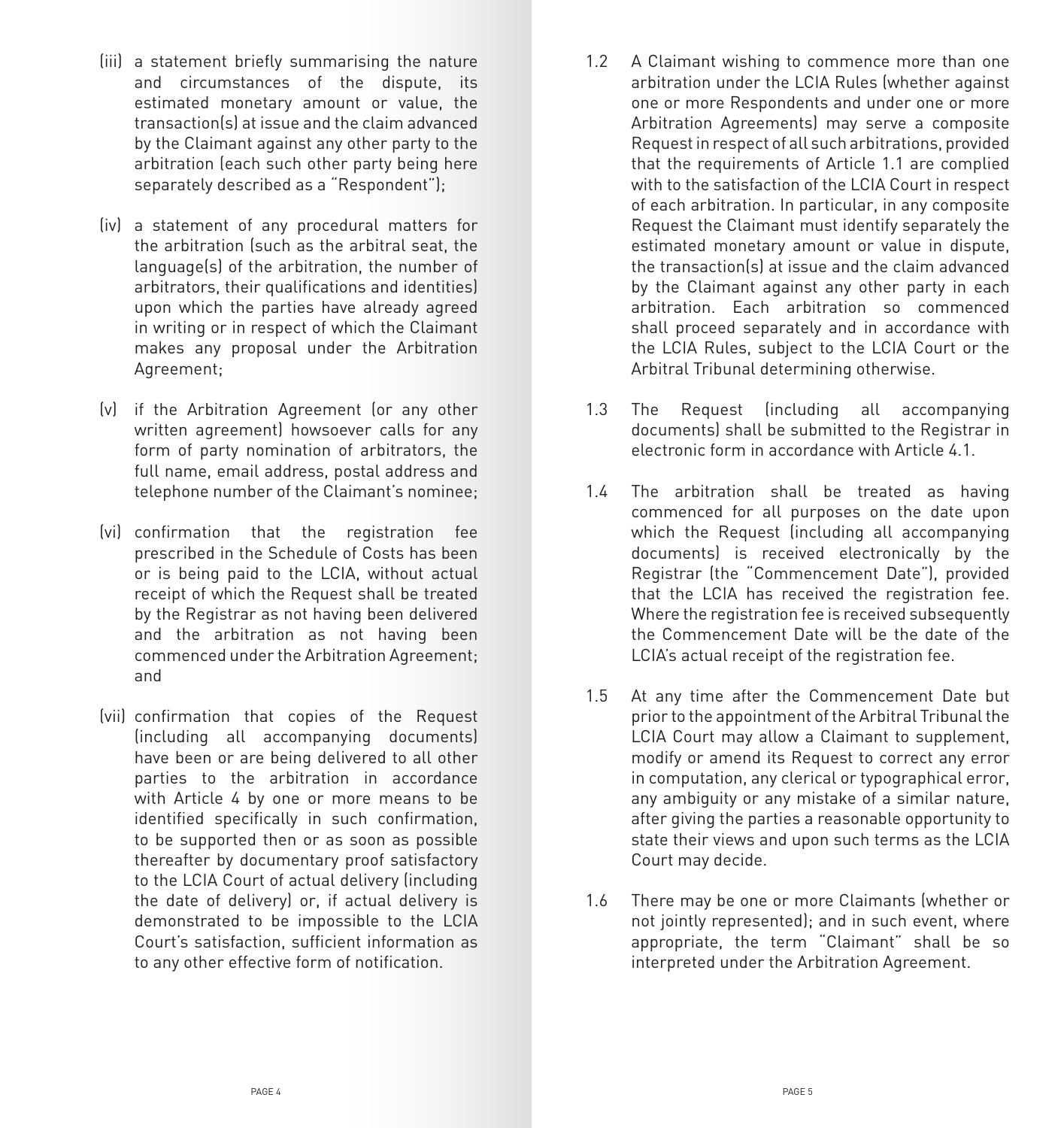#### **Article 2 Response**

- 2.1 Within 28 days of the Commencement Date, or such lesser or greater period to be determined by the LCIA Court upon application by any party or upon its own initiative (pursuant to Article 22.5), the Respondent shall deliver to the Registrar a written response to the Request (the "Response"), containing or accompanied by:
	- (i) the Respondent's full name, nationality and all contact details (including email address, postal address and telephone number) for the purpose of receiving delivery of all documentation in the arbitration in accordance with Article 4 and the same particulars of its authorised representatives (if any);
	- (ii) confirmation or denial of all or part of the claim advanced by the Claimant in the Request, including the Claimant's invocation of the Arbitration Agreement in support of its claim;
	- (iii) if not full confirmation, a statement briefly summarising the nature and circumstances of the dispute, its estimated monetary amount or value, the transaction(s) at issue and the defence advanced by the Respondent, and also indicating any counterclaim advanced by the Respondent against any Claimant and any cross-claim against any other Respondent;
	- (iv) a response to any statement of procedural matters for the arbitration contained in the Request under Article 1.1(iv), including the Respondent's own statement relating to the arbitral seat, the language(s) of the arbitration, the number of arbitrators, their qualifications and identities and any other procedural matter upon which the parties have already agreed in writing or in respect of which the Respondent makes any proposal under the Arbitration Agreement;
	- (v) if the Arbitration Agreement (or any other written agreement) howsoever calls for party nomination of arbitrators, the full name, email address, postal address and telephone number of the Respondent's nominee; and
- (vi) confirmation that copies of the Response (including all accompanying documents) have been or are being delivered to all other parties to the arbitration in accordance with Article 4 by one or more means of delivery to be identified specifically in such confirmation, to be supported then or as soon as possible thereafter by documentary proof satisfactory to the LCIA Court of actual delivery (including the date of delivery) or, if actual delivery is demonstrated to be impossible to the LCIA Court's satisfaction, sufficient information as to any other effective form of notification.
- 2.2 Where the Request is a composite Request, the Respondent may serve a composite Response in respect of all or any of the arbitrations, provided that the requirements of Article 2.1 are complied with to the satisfaction of the LCIA Court in respect of each arbitration to which the Response responds. In particular, in any composite Response the Respondent must identify separately the estimated monetary amount or value in dispute, the transaction(s) at issue and the defence, counterclaim or cross-claim advanced by the Respondent against any other party to each arbitration.
- 2.3 The Response (including all accompanying documents) shall be submitted to the Registrar in electronic form in accordance with Article 4.1.
- 2.4 Failure to nominate or propose any arbitrator candidate within the time for delivery of a Response or such other time period as is agreed by the parties shall constitute an irrevocable waiver of that party's opportunity to nominate or propose any arbitrator candidate. Failure to deliver any or any part of a Response within time or at all shall not (by itself) preclude the Respondent from denying any claim or from advancing any defence, counterclaim or cross-claim in the arbitration.
- 2.5 Subject to Article 2.4, at any time prior to the appointment of the Arbitral Tribunal the LCIA Court may allow a party to supplement, modify or amend its Response to correct any error in computation, any clerical or typographical error, any ambiguity or any mistake of a similar nature, after giving the parties a reasonable opportunity to state their views and upon such terms as the LCIA Court may decide.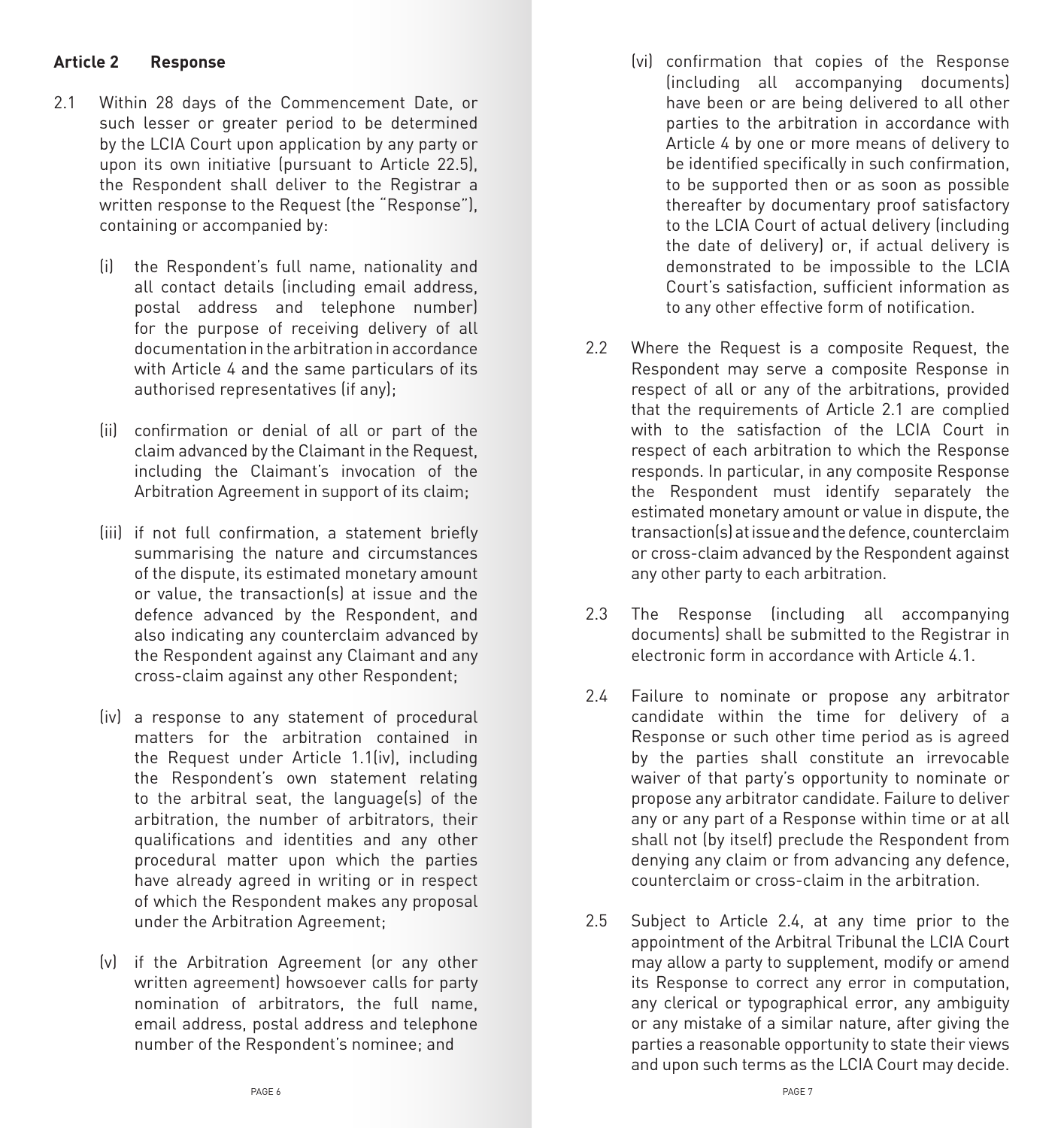2.6 There may be one or more Respondents (whether or not jointly represented); and in such event, where appropriate, the term "Respondent" shall be so interpreted under the Arbitration Agreement.

#### **Article 3 LCIA Court and Registrar**

- 3.1 The functions of the LCIA Court under the Arbitration Agreement shall be performed in its name by the President of the LCIA Court (or any of its Vice Presidents, Honorary Vice Presidents or former Vice Presidents) or by a division of three or more members of the LCIA Court appointed by its President or any Vice President (the "LCIA Court").
- 3.2 The functions of the Registrar under the Arbitration Agreement shall be performed under the supervision of the LCIA Court by the Registrar or any deputy Registrar.
- 3.3 All communications in the arbitration to the LCIA Court from any party, authorised representative of a party, arbitrator, tribunal secretary or expert to the Arbitral Tribunal shall be addressed to the Registrar. All such communications with the Registrar from any party or authorised representative of a party shall be copied to all other parties.

#### **Article 4 Written Communications and Periods of Time**

- 4.1 The Claimant shall submit the Request under Article 1.3 and the Respondent the Response under Article 2.3 in electronic form, either by email or other electronic means including via any electronic filing system operated by the LCIA. Prior written approval should be sought from the Registrar, acting on behalf of the LCIA Court, to submit the Request or the Response by any alternative method.
- 4.2 Save with the prior written approval or direction of the Arbitral Tribunal, or, prior to the constitution of the Arbitral Tribunal, the Registrar acting on behalf of the LCIA Court, any written communication in relation to the arbitration shall be delivered by email or any other electronic means of communication that provides a record of its transmission.
- 4.3 Delivery by email or other electronic means of communication shall be as agreed or designated by a party for the purpose of receiving any communication in regard to the Arbitration Agreement. Any written communication (including the Request and Response) delivered to such party by that electronic means shall be treated as having been received by such party. In the absence of such agreement or designation or order by the Arbitral Tribunal, if delivery by electronic means has been regularly used in the parties' previous dealings, any written communication (including the Request and Response) may be delivered to a party by that electronic means and shall be treated as having been received by such party, subject to the LCIA Court or the Arbitral Tribunal being informed of any reason why the communication will not actually be received by such party including electronic delivery failure notification. Notwithstanding the above, the LCIA Court or the Arbitral Tribunal may direct that any written communication be delivered to a party at any address and by any means it considers appropriate.
- 4.4 For the purpose of determining the commencement of any time limit, unless otherwise ordered by the Arbitral Tribunal or the Registrar acting on behalf of the LCIA Court, a written communication sent by electronic means shall be treated as having been received by a party on the day it is transmitted (such time to be determined by reference to the recipient's time zone). If delivery by any other means is permitted or directed under this Article 4, a written communication shall be treated as having been received by a party on the day it is delivered (such time to be determined by reference to the recipient's time zone).
- 4.5 For the purpose of determining compliance with a time limit, unless otherwise ordered by the Arbitral Tribunal or the Registrar acting on behalf of the LCIA Court, a written communication shall be treated as having been made by a party if transmitted or delivered prior to or on the date of the expiration of the time limit (such time to be determined by reference to the sender's time zone).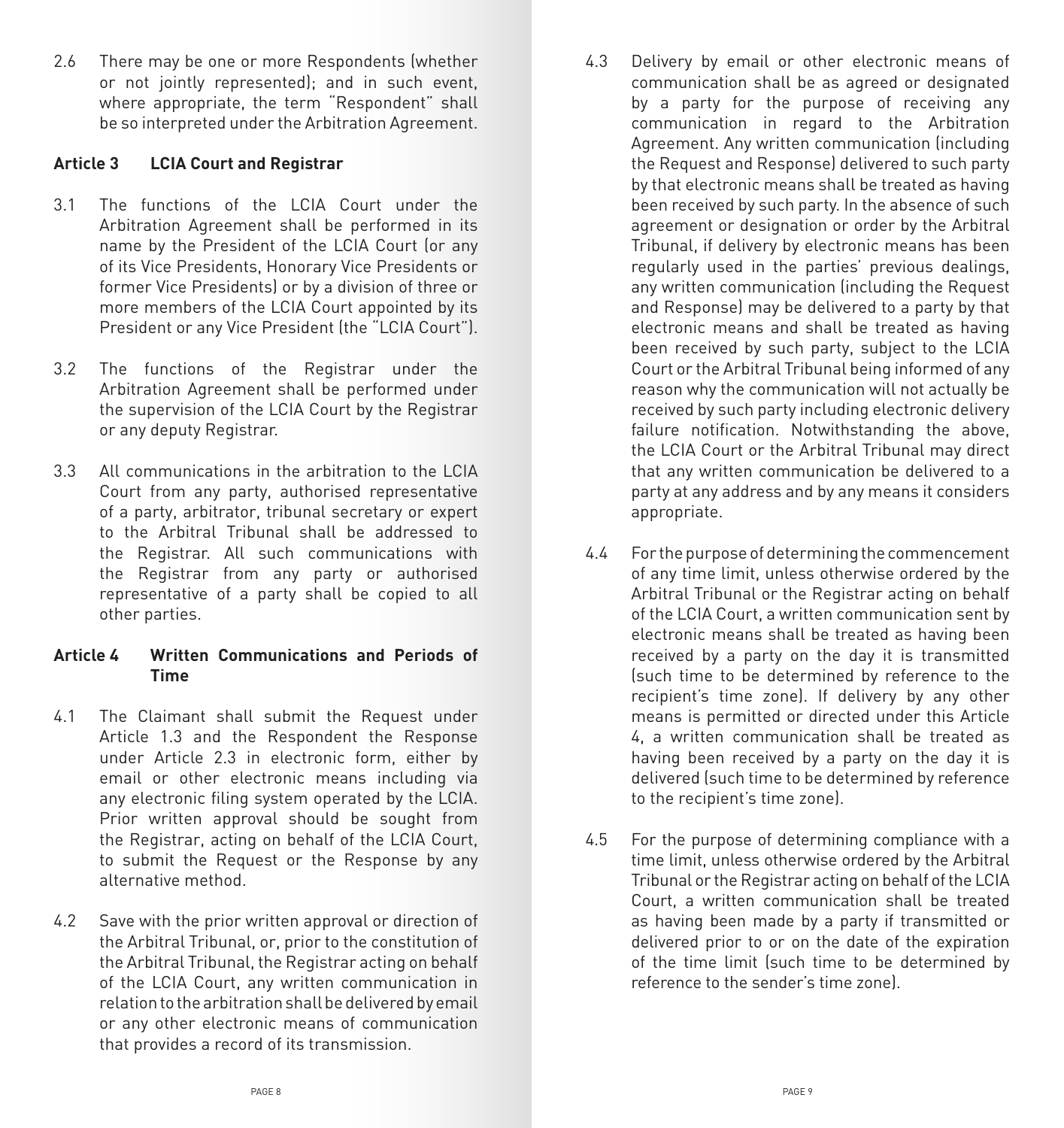- 4.6 For the purpose of calculating a period of time, such period shall begin to run on the day following the day when a written communication is received by the addressee. If the last day of such period is an official holiday or non-business day at the place of that addressee (or the place of the party against whom the calculation of time applies), the period shall be extended until the first business day which follows that last day. Official holidays and nonbusiness days occurring during the running of the period of time shall be included in calculating that period.
- 4.7 A party shall inform the Registrar, the Arbitral Tribunal and all other parties as soon as reasonably practical of any changes to its full name and contact details (including email address, postal address and telephone number) or to those of its authorised representatives.

#### **Article 5 Formation of Arbitral Tribunal**

- 5.1 The formation of the Arbitral Tribunal by the LCIA Court shall not be impeded by any controversy between the parties relating to the sufficiency of the Request or the Response. The LCIA Court may also proceed with the arbitration notwithstanding that the Request is incomplete or the Response is missing, late or incomplete.
- 5.2 The expression the "Arbitral Tribunal" includes a sole arbitrator (including, where appropriate, an Emergency Arbitrator) or all the arbitrators where more than one.
- 5.3 All arbitrators shall be and remain at all times impartial and independent of the parties; and none shall act in the arbitration as advocate for or authorised representative of any party. No arbitrator shall give advice to any party on the parties' dispute or the conduct or outcome of the arbitration.
- 5.4 Before appointment by the LCIA Court, each arbitrator candidate shall furnish to the Registrar (upon the latter's request) a brief written summary of his or her qualifications and professional positions (past and present); the candidate shall also agree in writing fee rates conforming to the Schedule of Costs; the candidate shall sign

a written declaration stating: (i) whether there are any circumstances currently known to the candidate which are likely to give rise in the mind of any party to any justifiable doubts as to his or her impartiality or independence and, if so, specifying in full such circumstances in the declaration; and (ii) whether the candidate is ready, willing and able to devote sufficient time, diligence and industry to ensure the expeditious and efficient conduct of the arbitration. The candidate shall promptly furnish such agreement and declaration to the Registrar.

- 5.5 Each arbitrator shall assume a continuing duty, until the arbitration is finally concluded, forthwith to disclose in writing any circumstances becoming known to that arbitrator after the date of his or her written declaration (under Article 5.4) which are likely to give rise in the mind of any party to any justifiable doubts as to his or her impartiality or independence, to be delivered to the LCIA Court, any other members of the Arbitral Tribunal and all parties in the arbitration.
- 5.6 The LCIA Court shall appoint the Arbitral Tribunal promptly following delivery to the Registrar of the Response or, if no Response is received, promptly after 28 days from the Commencement Date (or such other lesser or greater period to be determined by the LCIA Court pursuant to Article 22.5).
- 5.7 No party or third person may appoint any arbitrator under the Arbitration Agreement: the LCIA Court alone is empowered to appoint arbitrators (albeit taking into account any written agreement or joint nomination by the parties or nomination by the other candidates or arbitrators).
- 5.8 A sole arbitrator shall be appointed unless the parties have agreed in writing otherwise or the LCIA Court determines that in the circumstances a three-member tribunal is appropriate (or, exceptionally, more than three).
- 5.9 The LCIA Court shall appoint arbitrators with due regard for any particular method or criteria of selection agreed in writing by the parties. The LCIA Court shall also take into account the transaction(s) at issue, the nature and circumstances of the dispute, its monetary amount or value, the location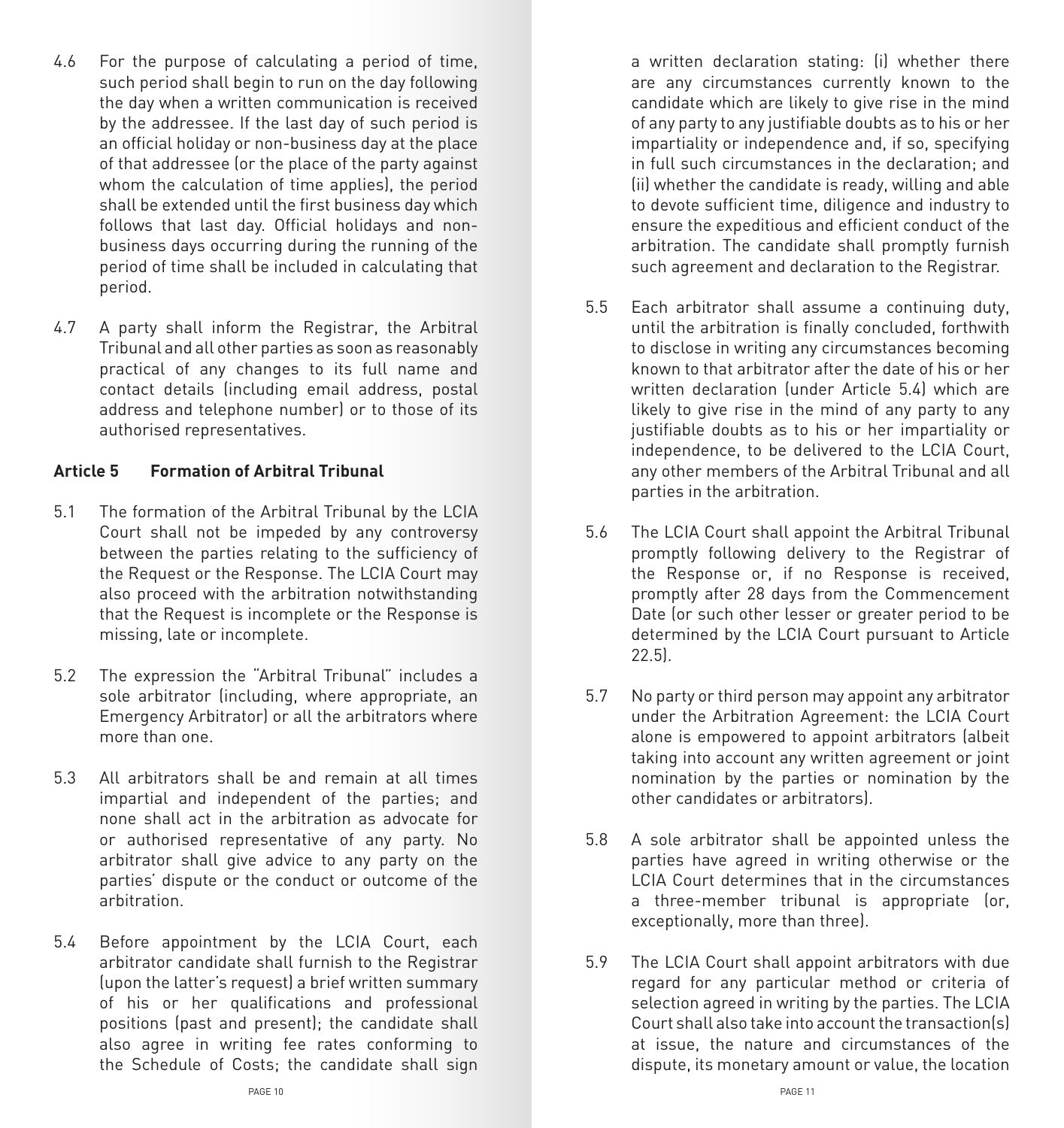and languages of the parties, the number of parties and all other factors which it may consider relevant in the circumstances.

5.10 The President of the LCIA Court shall only be eligible to be appointed as an arbitrator if the parties agree in writing to nominate him or her as the sole or presiding arbitrator; and the Vice Presidents of the LCIA Court and the Chair of the LCIA Board of Directors (the latter being ex officio a member of the LCIA Court) shall only be eligible to be appointed as arbitrators if nominated in writing by a party or parties or by the other candidates or arbitrators – provided that no such nominee shall have taken or shall take thereafter any part in any function of the LCIA Court or LCIA relating to such arbitration.

#### **Article 6 Nationality of Arbitrators and Parties**

- 6.1 Upon request of the Registrar, the parties shall each inform the Registrar and all other parties of their nationality. Where the parties are of different nationalities, a sole arbitrator or the presiding arbitrator shall not have the same nationality as any party unless the parties who are not of the same nationality as the arbitrator candidate all agree in writing otherwise.
- 6.2 For the purposes of Article 6.1, in the case of a natural person, nationality shall mean citizenship, whether acquired by birth or naturalisation or other requirements of the nation concerned. In the case of a legal person, nationality shall mean the jurisdiction in which it is incorporated and has its seat of effective management. A legal person that is incorporated in one jurisdiction but has its seat of effective management in another shall be treated as a national of both jurisdictions. The nationality of a party that is a legal person shall be treated as including the nationalities of its controlling shareholders or interests.
- 6.3 A person who is a citizen of two or more States shall be treated as a national of each State; citizens of the European Union shall be treated as nationals of its different Member States and shall not be treated as having the same nationality; a citizen of a State's overseas territory shall be treated as a national of that territory and not of that State; and

a legal person incorporated in a State's overseas territory shall be treated as such and not (by such fact alone) as a national of or a legal person incorporated in that State.

#### **Article 7 Party and Other Nominations**

- 7.1 If the parties have agreed howsoever that any arbitrator is to be appointed by one or more of them or by any third person (other than the LCIA Court), that agreement shall be treated under the Arbitration Agreement as an agreement to nominate an arbitrator for all purposes. Such nominee may only be appointed by the LCIA Court as arbitrator subject to that nominee's compliance with Articles 5.3 to 5.5; and the LCIA Court shall refuse to appoint any nominee if it determines that the nominee is not so compliant or is otherwise unsuitable.
- 7.2 Where the parties have howsoever agreed that the Claimant or the Respondent or any third person (other than the LCIA Court) is to nominate an arbitrator and such nomination is not made within time (in the Request, Response or otherwise), the LCIA Court may appoint an arbitrator notwithstanding the absence of a nomination. The LCIA Court may, but shall not be obliged to, take into consideration any late nomination.
- 7.3 In the absence of written agreement between the Parties, no party may unilaterally nominate a sole arbitrator or presiding arbitrator.

#### **Article 8 Three or More Parties**

8.1 Where the Arbitration Agreement entitles each party howsoever to nominate an arbitrator, the parties to the dispute number more than two and such parties have not all agreed in writing that the disputant parties represent collectively two separate "sides" for the formation of the Arbitral Tribunal (as Claimants on one side and Respondents on the other side, each side nominating a single arbitrator), the LCIA Court shall appoint the Arbitral Tribunal without regard to any party's entitlement or nomination.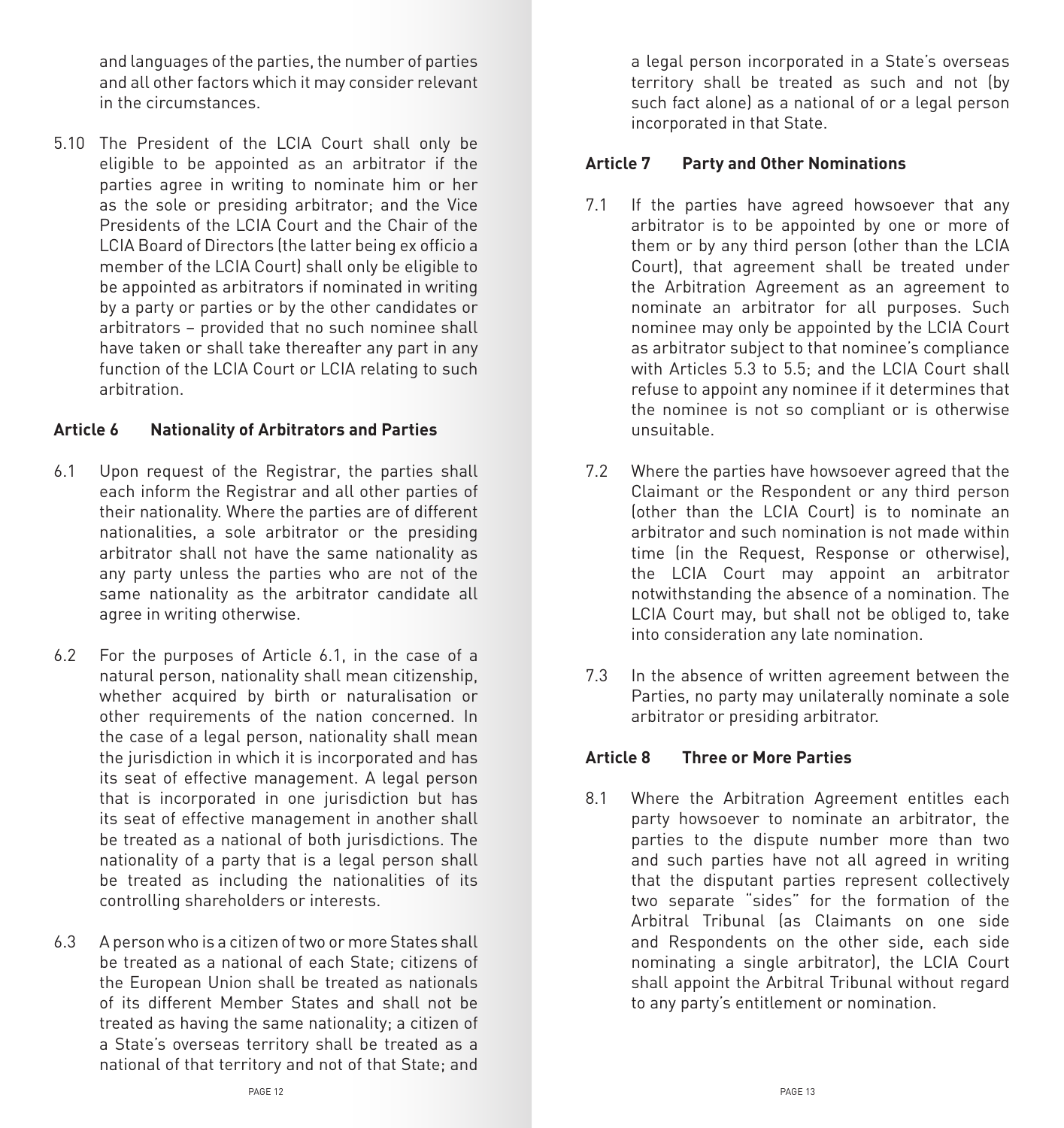8.2 In such circumstances, the Arbitration Agreement shall be treated for all purposes as a written agreement by the parties for the nomination and appointment of the Arbitral Tribunal by the LCIA Court alone.

#### **Article 9A Expedited Formation of Arbitral Tribunal**

- 9.1 In the case of exceptional urgency, any party may apply to the LCIA Court for the expedited formation of the Arbitral Tribunal under Article 5.
- 9.2 Such an application shall be made to the Registrar in writing by electronic means, together with a copy of the Request (if made by a Claimant) or a copy of the Response (if made by a Respondent), and shall be delivered or notified forthwith to all other parties to the arbitration. The application shall set out the specific grounds for exceptional urgency requiring the expedited formation of the Arbitral Tribunal.
- 9.3 The LCIA Court shall determine the application as expeditiously as possible in the circumstances. If the application is granted, for the purpose of forming the Arbitral Tribunal the LCIA Court may set or abridge any period of time under the Arbitration Agreement or other agreement of the parties (pursuant to Article 22.5).

#### **Article 9B Emergency Arbitrator**

- 9.4 Subject always to Article 9.16 below, in the case of emergency at any time prior to the formation or expedited formation of the Arbitral Tribunal (under Articles 5 or 9A), any party may apply to the LCIA Court for the immediate appointment of a temporary sole arbitrator to conduct emergency proceedings pending the formation or expedited formation of the Arbitral Tribunal (the "Emergency Arbitrator").
- 9.5 Such an application shall be made to the Registrar in writing by electronic means, together with a copy of the Request (if made by a Claimant) or a copy of the Response (if made by a Respondent), delivered or notified forthwith to all other parties to the arbitration. The application shall set out, together with all relevant documentation: (i) the

specific grounds for requiring, as an emergency, the appointment of an Emergency Arbitrator; and (ii) the specific claim, with reasons, for emergency relief. The application shall be accompanied by the applicant's written confirmation that the applicant has paid or is paying to the LCIA the Special Fee under Article 9B, without actual receipt of which the application shall be dismissed by the LCIA Court. The Special Fee shall be subject to the terms of the Schedule of Costs. Its amount is prescribed in the Schedule, covering the fees and expenses of the Emergency Arbitrator and the administrative charges and expenses of the LCIA, with additional charges (if any) of the LCIA Court. After the appointment of the Emergency Arbitrator, the amount of the Special Fee payable by the applicant may be increased by the LCIA Court in accordance with the Schedule. Save as provided in Section 5(vi) of the Schedule of Costs, Article 24 shall not apply to any Special Fee paid to the LCIA.

- 9.6 The LCIA Court shall determine the application as soon as possible in the circumstances. If the application is granted, an Emergency Arbitrator shall be appointed by the LCIA Court within three days of the Registrar's receipt of the application (or as soon as possible thereafter). Articles 5.1, 5.7, 5.9, 5.10, 6, 9C, 10 and 16.2 (last sentence) shall apply to such appointment. The Emergency Arbitrator shall comply with the requirements of Articles 5.3, 5.4 and (until the emergency proceedings are finally concluded) Article 5.5.
- 9.7 The Emergency Arbitrator may conduct the emergency proceedings in any manner determined by the Emergency Arbitrator to be appropriate in the circumstances, taking account of the nature of such emergency proceedings, the need to afford to each party, if possible, an opportunity to be consulted on the claim for emergency relief (whether or not it avails itself of such opportunity), the claim and reasons for emergency relief and the parties' further submissions (if any). The Emergency Arbitrator is not required to hold any hearing with the parties whether in person, or virtually by conference call, videoconference or using other communications technology and may decide the claim for emergency relief on available documentation. In the event of a hearing, which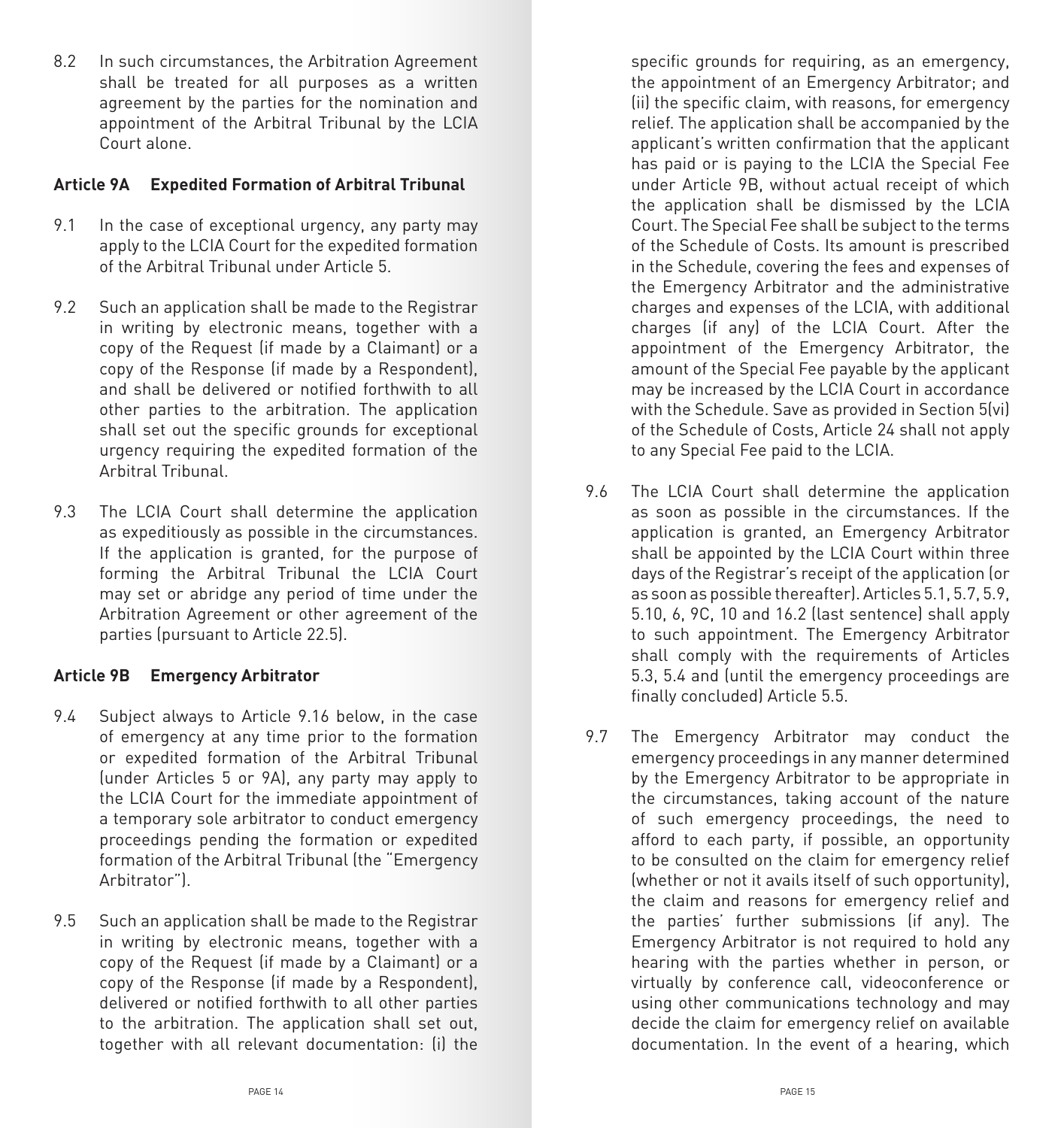may consist of several part-hearings (as decided by the Emergency Arbitrator), Articles 16.3, 19.2, 19.3 and 19.4 shall apply.

- 9.8 The Emergency Arbitrator shall decide the claim for emergency relief as soon as possible, but no later than 14 days following the Emergency Arbitrator's appointment. This deadline may only be extended by the LCIA Court in exceptional circumstances (pursuant to Article 22.5) or by the written agreement of all parties to the emergency proceedings. The Emergency Arbitrator may make any order or award which the Arbitral Tribunal could make under the Arbitration Agreement; and, in addition, may make any order adjourning the consideration of all or any part of the claim for emergency relief to the proceedings conducted by the Arbitral Tribunal (when formed).
- 9.9 An order of the Emergency Arbitrator shall be made in writing, with reasons. An award of the Emergency Arbitrator shall comply with Article 26.2 and, when made, take effect as an award under Article 26.8 (subject to Articles 9.11 and 9.12). The Emergency Arbitrator shall be responsible for delivering any order or award to the Registrar, who shall transmit the same promptly to the parties by electronic means.
- 9.10 The Special Fee paid shall form a part of the Arbitration Costs under Article 28.1, the amount of which shall be determined by the LCIA Court. Any legal or other expenses incurred by any party during the emergency proceedings shall form a part of the Legal Costs under Article 28.3. The Emergency Arbitrator may determine the amount of the Legal Costs relating to the emergency proceedings and the proportions in which the parties shall bear the Legal Costs and the Arbitration Costs of the emergency proceedings. Alternatively, the Emergency Arbitrator may leave such determination of all or part of the costs of the emergency proceedings to be decided by the Arbitral Tribunal.
- 9.11 Any order or award of the Emergency Arbitrator (apart from any order adjourning to the Arbitral Tribunal, when formed, any part of the claim for emergency relief) may be confirmed, varied,

discharged or revoked, in whole or in part, by order or award made by the Arbitral Tribunal upon application by any party or upon its own initiative.

- 9.12 Prior to the formation of the Arbitral Tribunal, the Emergency Arbitrator may, upon application by any party or upon its own initiative:
	- (i) confirm, vary, discharge or revoke, in whole or in part, any order of the Emergency Arbitrator and/or issue an additional order;
	- (ii) correct any error in computation, any clerical or typographical error, any ambiguity or any mistake of a similar nature in any award of the Emergency Arbitrator; and/or
	- (iii) make an additional award as to any claim for emergency relief presented in the emergency proceedings but not decided in any award of the Emergency Arbitrator.
- 9.13 Notwithstanding Article 9B, a party may apply to a competent state court or other legal authority for any interim or conservatory measures before the formation of the Arbitral Tribunal; and Article 9B shall not be treated as an alternative to or substitute for the exercise of such right. During the emergency proceedings, any application to and any order by such court or authority shall be communicated promptly in writing to the Emergency Arbitrator, the Registrar and all other parties.
- 9.14 Articles 3.3, 4, 13.1-13.4, 14.1-14.2, 14.5, 14A, 16, 17, 18, 22.3-22.4, 23, 24A, 25.1, 25.3, 28, 29, 30, 30A, 31 and 32 and the Annex shall apply to emergency proceedings. In addition to the provisions expressly set out there and in this Article 9B, the Emergency Arbitrator and the parties to the emergency proceedings shall also be guided by other provisions of the Arbitration Agreement, whilst recognising that several such provisions may not be fully applicable or appropriate to emergency proceedings. Wherever relevant, the LCIA Court may set or abridge any period of time under any such provisions (pursuant to Article 22.5).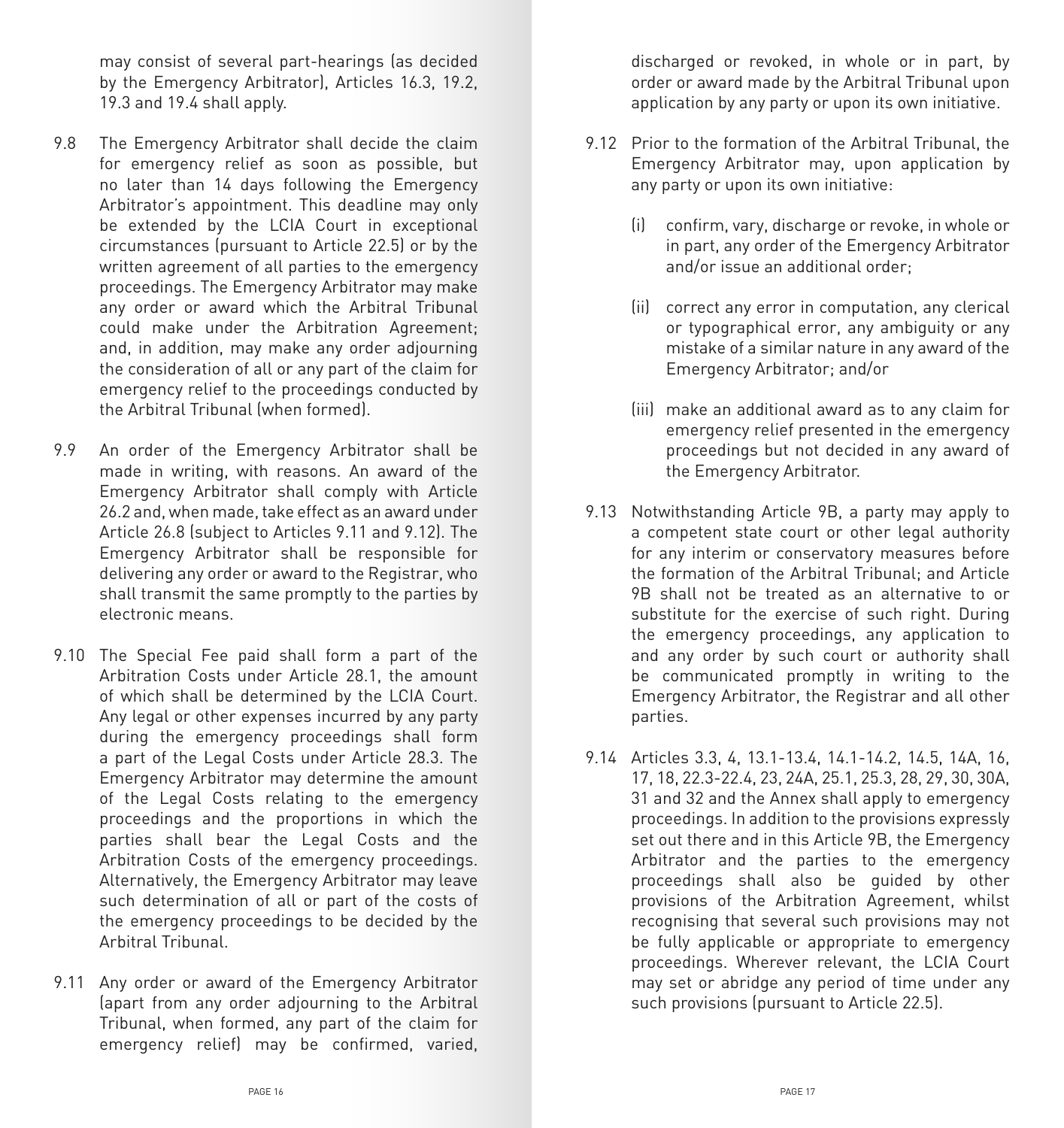- 9.15 The LCIA Court shall have the power to decide, at its discretion, all matters relating to the administration of the emergency proceedings not expressly provided for in this Article 9B.
- 9.16 Article 9B shall not apply if either: (i) the parties have concluded their arbitration agreement before 1 October 2014 and the parties have not agreed in writing to 'opt in' to Article 9B; or (ii) the parties have agreed in writing at any time to 'opt out' of Article 9B.

#### **Article 9C Expedited Appointment of Replacement Arbitrator**

- 9.17 Any party may apply to the LCIA Court to expedite the appointment of a replacement arbitrator under Article 11.
- 9.18 Such an application shall be made in writing to the Registrar by electronic means, delivered or notified forthwith to all other parties to the arbitration; and it shall set out the specific grounds requiring the expedited appointment of the replacement arbitrator.
- 9.19 The LCIA Court shall determine the application as expeditiously as possible in the circumstances. If the application is granted, for the purpose of expediting the appointment of the replacement arbitrator the LCIA Court may set or abridge any period of time in the Arbitration Agreement or any other agreement of the parties (pursuant to Article 22.5).

### **Article 10 Revocation and Challenges**

10.1 The LCIA Court may revoke any arbitrator's appointment upon its own initiative, at the written request of all other members of the Arbitral Tribunal or upon a written challenge by any party if: (i) that arbitrator gives written notice to the LCIA Court of his or her intent to resign as arbitrator, to be copied to all parties and all other members of the Arbitral Tribunal (if any); (ii) that arbitrator falls seriously ill, refuses or becomes unable or unfit to act; or (iii) circumstances exist that give rise to justifiable doubts as to that arbitrator's impartiality or independence.

- 10.2 The LCIA Court may determine that an arbitrator is unfit to act under Article 10.1 if that arbitrator: (i) acts in deliberate violation of the Arbitration Agreement; (ii) does not act fairly or impartially as between the parties; or (iii) does not conduct or participate in the arbitration with reasonable efficiency, diligence and industry.
- 10.3 A party challenging an arbitrator under Article 10.1 shall, within 14 days of the formation of the Arbitral Tribunal or (if later) within 14 days of becoming aware of any grounds described in Article 10.1 or 10.2, deliver a written statement of the reasons for its challenge to the LCIA Court, the Arbitral Tribunal and all other parties. A party may challenge an arbitrator whom it has nominated, or in whose appointment it has participated, only for reasons of which it becomes aware after the appointment has been made by the LCIA Court.
- 10.4 If all other parties agree in writing to the challenge within 14 days of receipt of the written statement. the LCIA Court shall revoke that arbitrator's appointment (without reasons).
- 10.5 Unless the parties so agree or the challenged arbitrator resigns in writing within 14 days of receipt of the written statement, the LCIA Court shall decide the challenge. The LCIA Court may conduct the challenge proceedings in any manner it considers to be appropriate in the circumstances but shall in any event provide the other parties and the challenged arbitrator a reasonable opportunity to comment on the challenging party's written statement. The LCIA Court may require at any time further information and materials from the challenging party, the challenged arbitrator, other parties, any authorised representative of a party, other members of the Arbitral Tribunal and the tribunal secretary (if any).
- 10.6 The LCIA Court's decision shall be made in writing, with reasons; and a copy shall be transmitted by the Registrar to the parties, the challenged arbitrator and other members of the Arbitral Tribunal (if any). If the challenge is upheld, the LCIA Court shall revoke that arbitrator's appointment. A challenged arbitrator who resigns in writing prior to the LCIA Court's decision shall not be considered as having admitted any part of the written statement.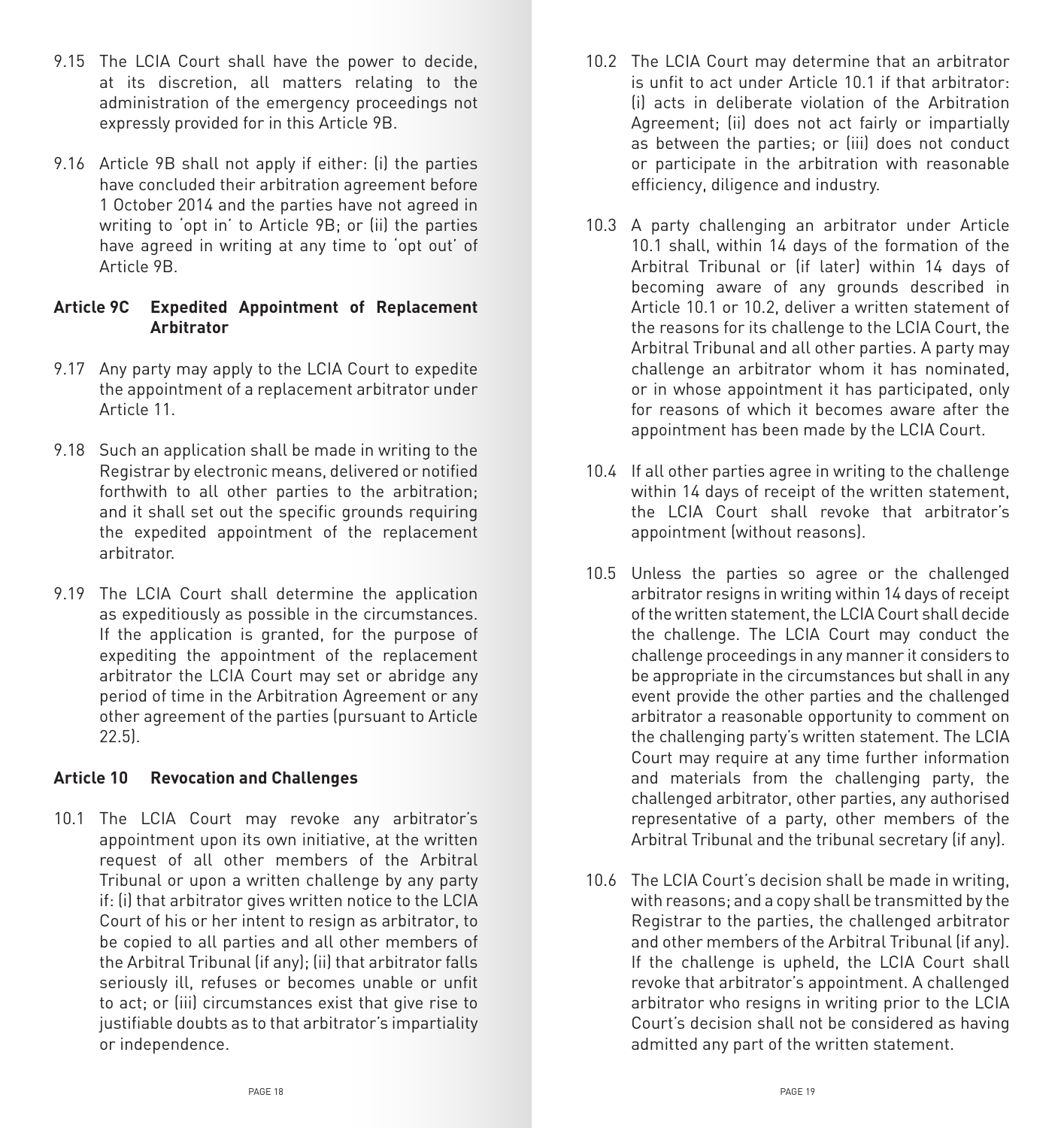10.7 The LCIA Court shall determine the amount of fees and expenses (if any) to be paid for the former arbitrator's services, as it may consider appropriate in the circumstances. The LCIA Court may also determine whether, in what amount and to whom any party should pay all or any part of the costs of the challenge; and the LCIA Court may also refer all or any part of such costs to the later decision of the Arbitral Tribunal and/or the LCIA Court under Article 28.

#### **Article 11 Nomination and Replacement**

- 11.1 In the event that the LCIA Court determines that justifiable doubts exist as to any arbitrator candidate's suitability, independence or impartiality, or if a nominee declines appointment as arbitrator, or if an arbitrator is to be replaced for any reason, the LCIA Court may determine whether or not to follow the original nominating process for such arbitral appointment.
- 11.2 The LCIA Court may determine that any opportunity given to a party to make any re-nomination (under the Arbitration Agreement or otherwise) shall be waived if not exercised within 14 days (or such lesser or greater time as the LCIA Court may determine), after which the LCIA Court shall appoint the replacement arbitrator without such re-nomination.
- 11.3 Save for any award rendered, the Arbitral Tribunal (when reconstituted) shall determine whether, and if so to what extent, the previous proceedings in the arbitration shall stand.

## **Article 12 Majority Power to Continue Deliberations**

12.1 Where an arbitrator without good cause refuses or persistently fails to participate in the deliberations of an Arbitral Tribunal, the remaining arbitrators jointly may give written notice of such refusal or failure to the LCIA Court, the parties and the absent arbitrator. In exceptional circumstances, the remaining arbitrators may decide to continue the arbitration (including the making of any award) notwithstanding the absence of that other arbitrator, subject to the written approval of the LCIA Court.

- 12.2 In deciding whether to continue the arbitration, the remaining arbitrators shall take into account the stage of the arbitration, any explanation made by or on behalf of the absent arbitrator for his or her refusal or failure to participate, the likely effect upon the legal recognition or enforceability of any award at the seat of the arbitration and such other matters as they consider appropriate in the circumstances. The reasons for such decision shall be stated in any award made by the remaining arbitrators without the participation of the absent arbitrator.
- 12.3 In the event that the remaining arbitrators decide at any time after giving written notice of such refusal or failure not to continue the arbitration without the participation of the absent arbitrator, the remaining arbitrators shall notify in writing the parties and the LCIA Court of such decision; and, in that event, the remaining arbitrators or any party may refer the matter to the LCIA Court for the revocation of the absent arbitrator's appointment and the appointment of a replacement arbitrator under Articles 10 and 11.

### **Article 13 Communications between Parties and Arbitral Tribunal**

- 13.1 Following the formation of the Arbitral Tribunal, all communications shall take place directly between the Arbitral Tribunal and the parties (to be copied to the Registrar), unless the Arbitral Tribunal decides that communications should continue to be made through the Registrar.
- 13.2 Where the Registrar sends any written communication to one party on behalf of the Arbitral Tribunal or the LCIA Court, he or she shall send a copy to each of the other parties.
- 13.3 Where any party delivers to the Arbitral Tribunal any communication (including statements and documents under Article 15) it shall deliver a copy to each arbitrator, all other parties and the Registrar; and it shall confirm to the Arbitral Tribunal in writing that it has done or is doing so.
- 13.4 During the arbitration proceedings, no party shall deliberately initiate or attempt to initiate any unilateral contact relating to the arbitration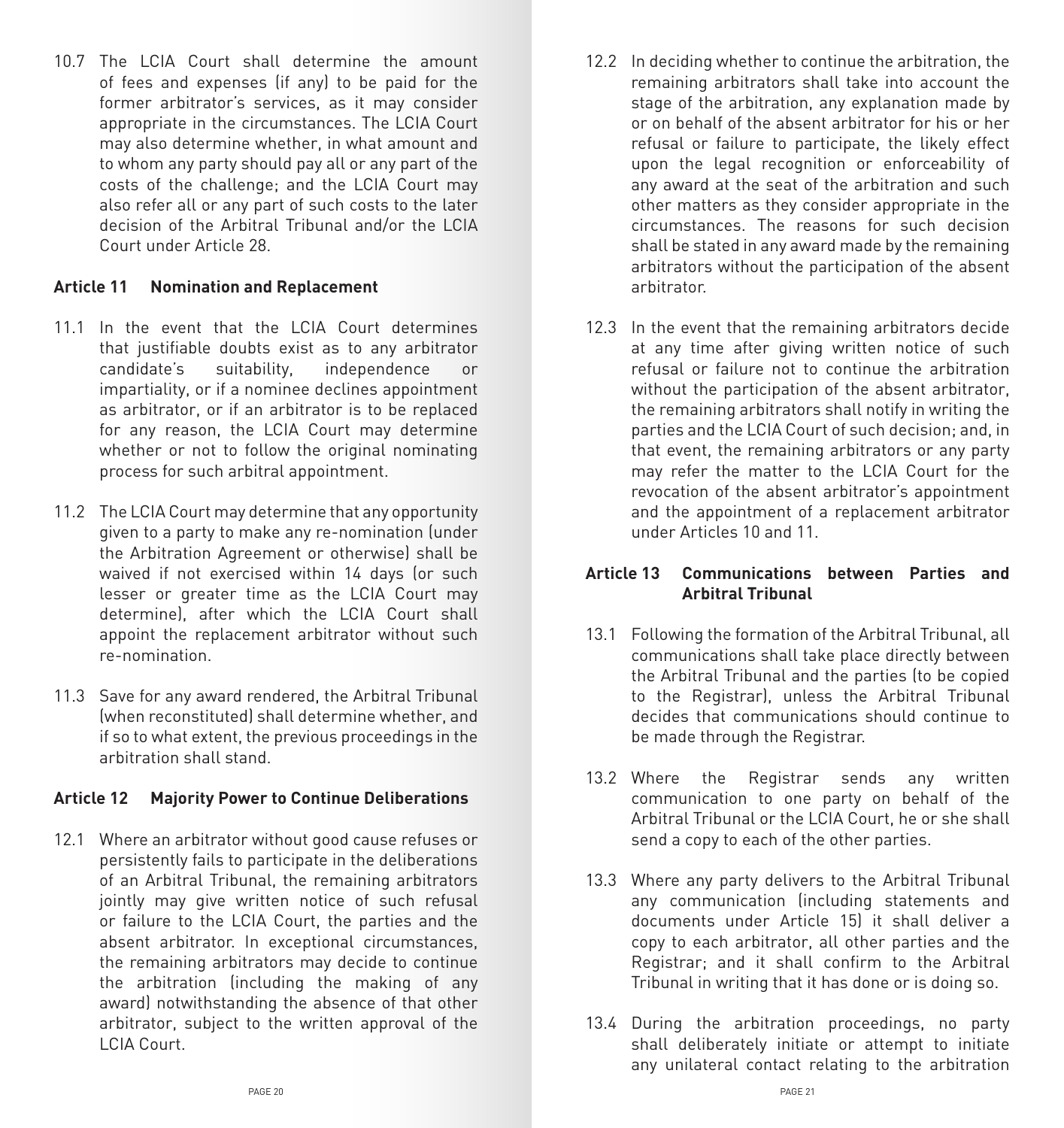or the parties' dispute with any member of the LCIA Court exercising any function in regard to the arbitration or, from the Arbitral Tribunal's formation onwards, any member of the Arbitral Tribunal or the tribunal secretary (if any), which has not been disclosed in writing prior to or shortly after the time of such contact to all other parties, all members of the Arbitral Tribunal and the Registrar. Notwithstanding Article 3.3, a party may, however, have unilateral contact with the Registrar regarding administrative matters.

13.5 Prior to the Arbitral Tribunal's formation, unless the parties agree otherwise in writing, any arbitrator, candidate or nominee who is required to participate in the selection of a presiding arbitrator may consult any party in order to obtain the views of that party as to the suitability of any candidate or nominee as presiding arbitrator, provided that such arbitrator, candidate or nominee promptly informs any other arbitrator, candidate or nominee involved in the selection process and the Registrar of such consultation.

#### **Article 14 Conduct of Proceedings**

- 14.1 Under the Arbitration Agreement, the Arbitral Tribunal's general duties at all times during the arbitration shall include:
	- (i) a duty to act fairly and impartially as between all parties, giving each a reasonable opportunity of putting its case and dealing with that of its opponent(s); and
	- (ii) a duty to adopt procedures suitable to the circumstances of the arbitration, avoiding unnecessary delay and expense, so as to provide a fair, efficient and expeditious means for the final resolution of the parties' dispute.
- 14.2 The Arbitral Tribunal shall have the widest discretion to discharge these general duties, subject to the mandatory provisions of any applicable law or any rules of law the Arbitral Tribunal may decide to be applicable; and at all times the parties shall do everything necessary in good faith for the fair, efficient and expeditious conduct of the arbitration, including the Arbitral Tribunal's discharge of its general duties.
- 14.3 The parties and the Arbitral Tribunal shall make contact (whether by a hearing in person or virtually by conference call, videoconference or using other communications technology or exchange of correspondence) as soon as practicable but no later than 21 days from receipt of the Registrar's written notification of the formation of the Arbitral Tribunal.
- 14.4 The parties may agree on joint proposals for the conduct of their arbitration for consideration by the Arbitral Tribunal.
- 14.5 Without prejudice to the generality of the Arbitral Tribunal's discretion, after giving the parties a reasonable opportunity to state their views, the Arbitral Tribunal may, subject to the LCIA Rules, make any procedural order it considers appropriate with regard to the fair, efficient and expeditious conduct of the arbitration.
- 14.6 The Arbitral Tribunal's power under Article 14.5 includes the making of any procedural order with a view to expediting the procedure to be adopted in the arbitration by:
	- (i) limiting the length or content of, or dispensing with, any written statement to be delivered under Article 15;
	- (ii) limiting the written and oral testimony of any witness in accordance with Article 20.4;
	- (iii) employing technology to enhance the efficiency and expeditious conduct of the arbitration (including any hearing);
	- (iv) deciding the stage of the arbitration at which any issue or issues shall be determined, and in what order, in accordance with Article 22.1(vii) below;
	- (v) dispensing with a hearing, subject always to Article 19;
	- (vi) exercising its powers of Early Determination under Article 22.1(viii);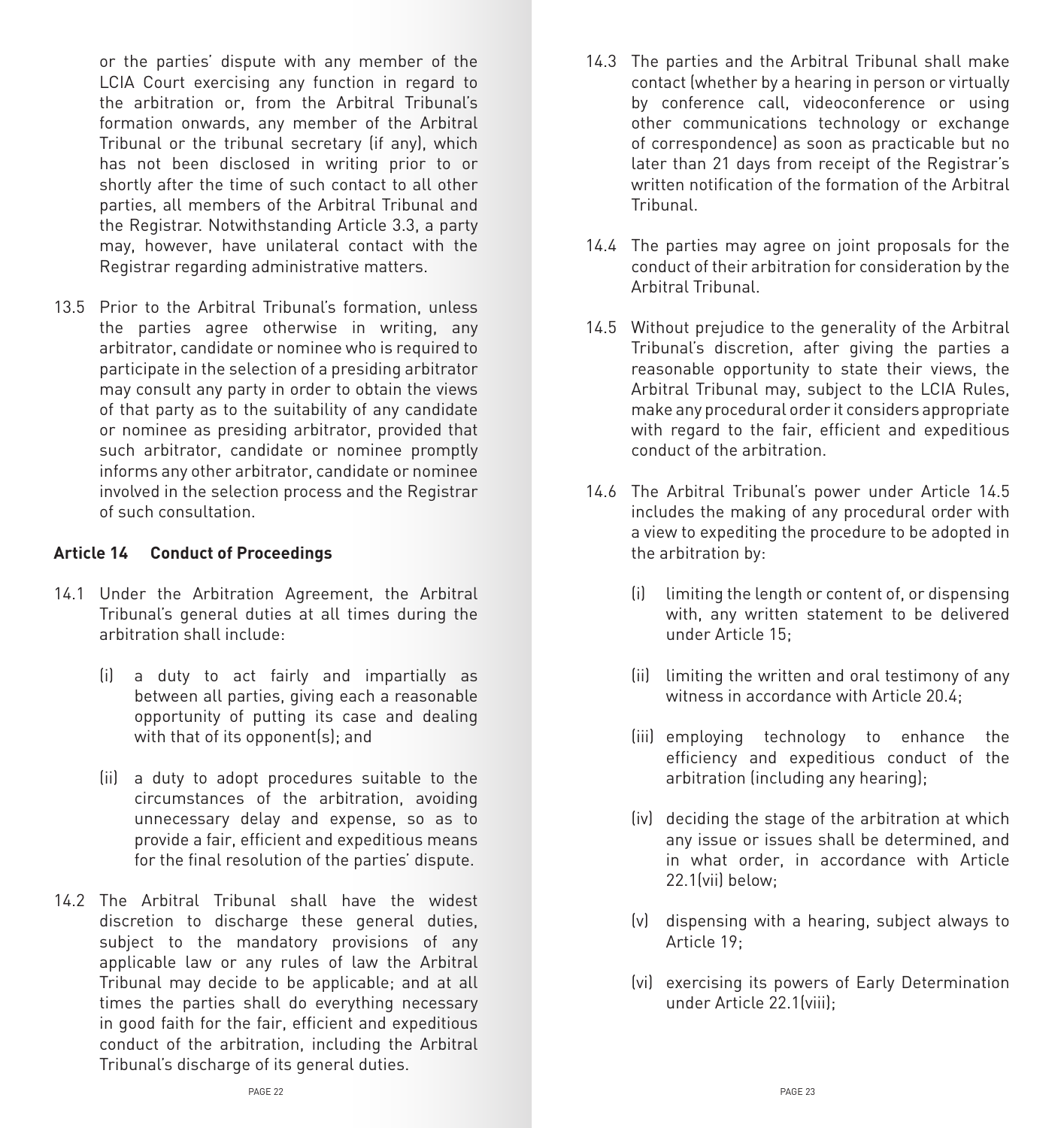- (vii) setting an appropriate period of time for any stage of, or step to be taken in, the arbitration including with regard to the conduct of any hearing;
- (viii) abridging any period of time in accordance with Article 22.1(ii); and
- (ix) making any other order that the Arbitral Tribunal considers appropriate in the circumstances of the arbitration.
- 14.7 In the case of an Arbitral Tribunal other than a sole arbitrator, the presiding arbitrator, with the prior agreement of its other members and all parties, may make procedural decisions alone.

#### **Article 14A Tribunal Secretary**

- 14.8 Subject to Articles 14.9 to 14.15, and to any applicable law, an Arbitral Tribunal may obtain assistance from a tribunal secretary in relation to an arbitration. Under no circumstances may an Arbitral Tribunal delegate its decision-making function to a tribunal secretary. All tasks carried out by a tribunal secretary shall be carried out on behalf of, and under the supervision of, the Arbitral Tribunal which shall retain its responsibility to ensure that all tasks are performed to the standard required by the LCIA Rules.
- 14.9 Before assisting an Arbitral Tribunal, each tribunal secretary candidate shall sign a written declaration stating: (i) whether there are any circumstances currently known to the candidate which are likely to give rise in the mind of any party to any justifiable doubts as to his or her impartiality or independence and, if so, specifying in full such circumstances in the declaration; and (ii) whether the candidate is ready, willing and able to devote sufficient time, diligence and industry to ensure the expeditious and efficient conduct of the tasks to be performed by the tribunal secretary. The candidate shall furnish promptly such written declaration to the Arbitral Tribunal and to the Registrar.
- 14.10 An Arbitral Tribunal may only obtain assistance from a tribunal secretary once the tribunal secretary has been approved by all parties. A tribunal secretary is approved once:
- (i) the parties have agreed the tasks that may be carried out by the tribunal secretary;
- (ii) if an hourly rate is to be charged and the tribunal secretary is to be entitled to have expenses reimbursed, the parties have agreed to this hourly rate and entitlement to reimbursement;
- (iii) the written declaration referred to in Article 14.9 has been provided to the parties; and
- (iv) the parties have agreed to the particular person filling the role of tribunal secretary.
- 14.11 If additional tasks to those agreed under Article 14.10(i) are to be undertaken by the tribunal secretary, or the hourly rate to be charged by the tribunal secretary is to increase, the Arbitral Tribunal must obtain prior agreement from all parties.
- 14.12 A party will be deemed to have agreed to the matters set out in Articles 14.10 and 14.11 if that party has not objected within such reasonable time as is set by the Arbitral Tribunal.
- 14.13 Any fees charged by, or expenses reimbursed to, a tribunal secretary shall form a part of the Arbitration Costs determined by the LCIA Court (as to the amount of Arbitration Costs) under Article 28.1.
- 14.14 A tribunal secretary shall assume a continuing duty, until the arbitration is finally concluded, forthwith to disclose in writing any circumstances becoming known to that tribunal secretary after the date of his or her written declaration (under Article 14.9) which are likely to give rise in the mind of any party to any justifiable doubts as to his or her impartiality or independence, to be delivered to the LCIA Court, the Arbitral Tribunal and all parties in the arbitration.
- 14.15 A tribunal secretary may be removed by the Arbitral Tribunal at its discretion. Article 10 above shall also apply, with necessary changes, to any tribunal secretary.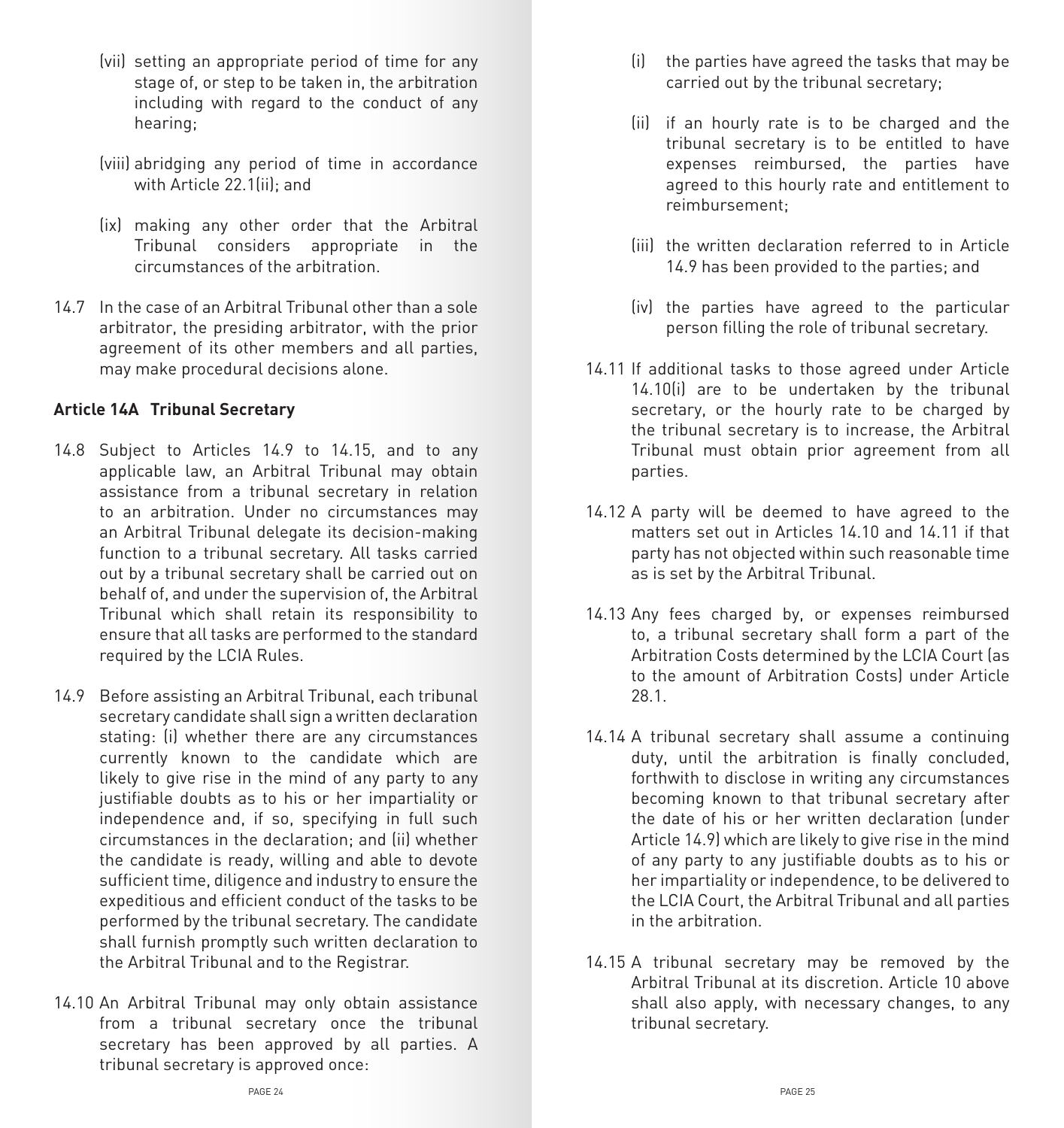#### **Article 15 Written Stage of the Arbitration**

- 15.1 Unless the parties have agreed or jointly proposed in writing otherwise or the Arbitral Tribunal should decide differently, the written stage of the arbitration and its procedural timetable shall be as set out in this Article 15.
- 15.2 Within 28 days of receipt of the Registrar's written notification of the Arbitral Tribunal's formation, the Claimant shall deliver to the Arbitral Tribunal and all other parties either: (i) its written election to have its Request treated as its Statement of Case complying with this Article 15.2; or (ii) its written Statement of Case setting out in sufficient detail the relevant facts and legal submissions on which it relies, together with the relief claimed against all other parties, and all documents relied upon.
- 15.3 Within 28 days of receipt of the Claimant's Statement of Case or the Claimant's election to treat the Request as its Statement of Case, the Respondent shall deliver to the Arbitral Tribunal and all other parties either: (i) its written election to have its Response treated as its Statement of Defence and (if applicable) Counterclaim complying with this Article 15.3; or (ii) its written Statement of Defence and (if applicable) Statement of Counterclaim setting out in sufficient detail the relevant facts and legal submissions on which it relies, together with the relief claimed against all other parties, and all documents relied upon.
- 15.4 Within 28 days of receipt of the Respondent's Statement of Defence and (if applicable) Statement of Counterclaim or the Respondent's election to treat the Response as its Statement of Defence and (if applicable) Counterclaim, the Claimant shall deliver to the Arbitral Tribunal and all other parties a written Statement of Reply which, where there is any counterclaim, shall also include a Statement of Defence to Counterclaim in the same manner required for a Statement of Defence, together with all documents relied upon.
- 15.5 If the Statement of Reply contains a Statement of Defence to Counterclaim, within 28 days of its receipt the Respondent shall deliver to the Arbitral Tribunal and all other parties its written Statement

of Reply to the Defence to Counterclaim, together with all documents relied upon.

- 15.6 No party may submit any further written statement following the last of these Statements, unless otherwise ordered by the Arbitral Tribunal.
- 15.7 The Arbitral Tribunal may provide additional or alternative directions as to any part of the written stage of the arbitration, including but not limited to directions for:
	- (i) further written submissions;
	- (ii) written statements with respect to any party's cross-claims;
	- (iii) the service of written evidence from any fact or expert witness;
	- (iv) the service of any other form of written evidence; and
	- (v) the sequence, timing and composition of the written stage of the arbitration.
- 15.8 If the Respondent fails to submit a Statement of Defence or the Claimant a Statement of Defence to Counterclaim, or if at any time any party fails to avail itself of the opportunity to present its written case in the manner required under this Article 15 or as otherwise ordered by the Arbitral Tribunal, the Arbitral Tribunal may nevertheless proceed with the arbitration (with or without a hearing) and make one or more awards.
- 15.9 As soon as practicable following the written stage of the arbitration, the Arbitral Tribunal shall proceed in such manner as has been agreed in writing by the parties or pursuant to its authority under the Arbitration Agreement.
- 15.10 In any event, the Arbitral Tribunal shall seek to make its final award as soon as reasonably possible and shall endeavour to do so no later than three months following the last submission from the parties (whether made orally or in writing), in accordance with a timetable notified to the parties and the Registrar as soon as practicable (if necessary, as revised and re-notified from time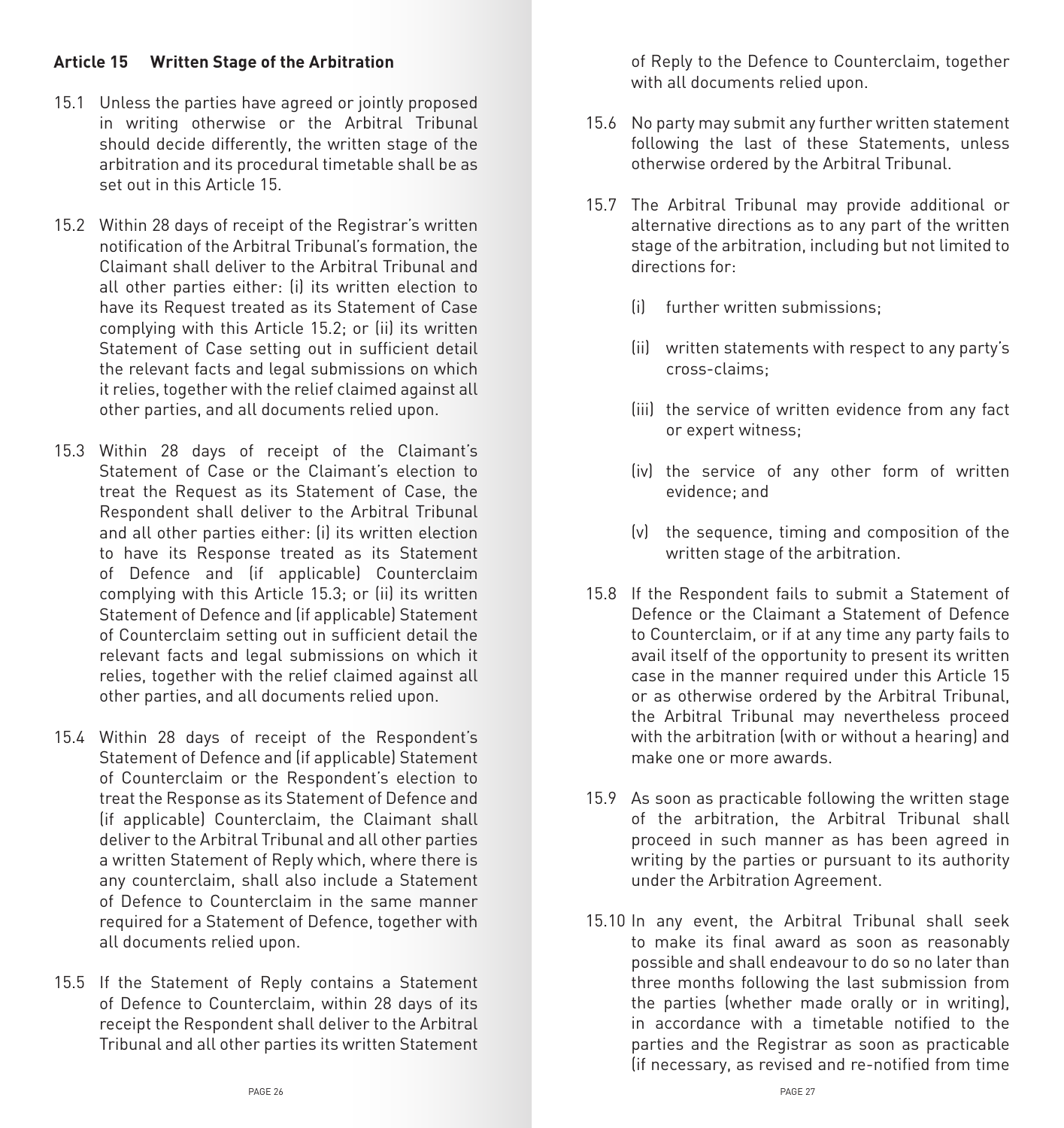to time). When the Arbitral Tribunal (not being a sole arbitrator) establishes a time for what it contemplates shall be the last submission from the parties (whether written or oral), it shall set aside adequate time for deliberations (whether in person or otherwise) as soon as possible after that last submission and notify the parties of the time it has set aside.

#### **Article 16 Seat of Arbitration, Place(s) of Hearing and Applicable Law**

- 16.1 The parties may agree in writing the seat (or legal place) of their arbitration at any time before the formation of the Arbitral Tribunal and, after such formation, with the prior written consent of the Arbitral Tribunal.
- 16.2 In default of any such agreement, the seat of the arbitration shall be London (England), unless and until the Arbitral Tribunal orders, in view of the circumstances and after having given the parties a reasonable opportunity to make written comments to the Arbitral Tribunal, that another arbitral seat is more appropriate. Such default seat shall not be considered as a relevant circumstance by the LCIA Court in appointing any arbitrator or Emergency Arbitrator under Articles 5, 9A, 9B, 9C and 11.
- 16.3 If any hearing is to be held in person, the Arbitral Tribunal may hold such hearing at any convenient geographical place in consultation with the parties. If the Arbitral Tribunal is to meet in person to hold its deliberations, it may do so at any geographical place of its own choice. If such place(s) should be elsewhere than the seat of the arbitration, or if any hearing or deliberation takes place otherwise than in person (in whole or in part), the arbitration shall nonetheless be treated for all purposes as an arbitration conducted at the arbitral seat and any order or award as having been made at that seat.
- 16.4 Subject to Article 16.5 below, the law applicable to the Arbitration Agreement and the arbitration shall be the law applicable at the seat of the arbitration, unless and to the extent that the parties have agreed in writing on the application of other laws or rules of law and such agreement is not prohibited by the law applicable at the arbitral seat.

16.5 Notwithstanding Article 16.4, the LCIA Rules shall be interpreted in accordance with the laws of England.

#### **Article 17 Language(s) of Arbitration**

- 17.1 The initial language of the arbitration (until the formation of the Arbitral Tribunal) shall be the language or prevailing language of the Arbitration Agreement, unless the parties have agreed in writing otherwise.
- 17.2 In the event that the Arbitration Agreement is written in more than one language of equal standing, the LCIA Court may, unless the Arbitration Agreement provides that the arbitration proceedings shall be conducted from the outset in more than one language, determine which of those languages shall be the initial language of the arbitration.
- 17.3 A non-participating or defaulting party shall have no cause for complaint if communications to and from the LCIA Court and Registrar are conducted in the initial language(s) of the arbitration or of the arbitral seat.
- 17.4 Following the formation of the Arbitral Tribunal, unless the parties have agreed upon the language or languages of the arbitration, the Arbitral Tribunal shall decide upon the language(s) of the arbitration after giving the parties a reasonable opportunity to make written comments and taking into account the initial language(s) of the arbitration and any other matter it may consider appropriate in the circumstances.
- 17.5 If any document is expressed in a language other than the language(s) of the arbitration and no translation of such document is submitted by the party relying upon the document, the Arbitral Tribunal may order or (if the Arbitral Tribunal has not been formed) the Registrar may request that party to submit a translation of all or any part of that document in any language(s) of the arbitration or of the arbitral seat.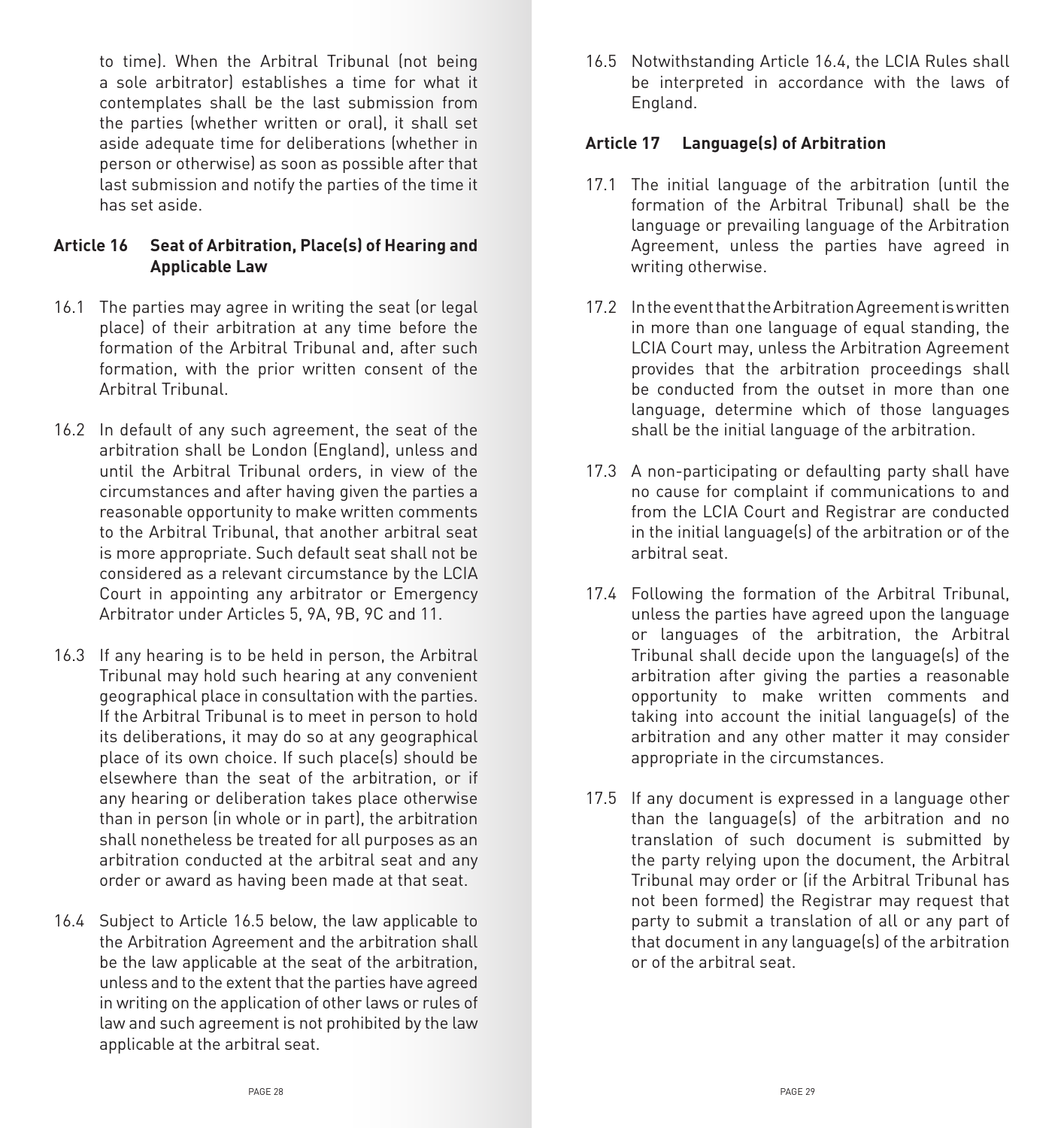#### **Article 18 Authorised Representatives of a Party**

- 18.1 Any party may be represented in the arbitration by one or more authorised representatives appearing by name before the Arbitral Tribunal.
- 18.2 Until the Arbitral Tribunal's formation, the Registrar may request from any party: (i) written proof of the authority granted by that party to any authorised representative designated in its Request or Response; and (ii) written confirmation of the names, email and postal addresses of all such party's authorised representatives in the arbitration. After its formation, at any time, the Arbitral Tribunal may order any party to provide similar proof or confirmation in any form it considers appropriate.
- 18.3 Following the Arbitral Tribunal's formation, any intended change or addition by a party to its authorised representatives shall be notified promptly in writing to all other parties, the Arbitral Tribunal, the tribunal secretary (if any) and the Registrar; and any such intended change or addition shall only take effect in the arbitration subject to the approval of the Arbitral Tribunal.
- 18.4 The Arbitral Tribunal may withhold approval of any intended change or addition to a party's authorised representatives where such change or addition could compromise the composition of the Arbitral Tribunal or the finality of any award (on the grounds of possible conflict of interest or other like impediment). In deciding whether to grant or withhold such approval, the Arbitral Tribunal shall have regard to the circumstances, including: the general principle that a party may be represented by an authorised representative chosen by that party, the stage which the arbitration has reached, the efficiency resulting from maintaining the composition of the Arbitral Tribunal (as constituted throughout the arbitration) and any likely wasted costs or loss of time resulting from such change or addition.
- 18.5 Each party shall ensure that all its authorised representatives appearing by name before the Arbitral Tribunal have agreed to comply with the general guidelines contained in the Annex to the LCIA Rules, as a condition of such representation.

In permitting any authorised representative so to appear, a party shall thereby represent that the authorised representative has agreed to such compliance.

18.6 In the event of a complaint by one party against another party's authorised representative appearing by name before the Arbitral Tribunal (or of such complaint by the Arbitral Tribunal upon its own initiative), the Arbitral Tribunal may decide, after consulting the parties and granting that authorised representative a reasonable opportunity to answer the complaint, whether or not the authorised representative has violated the general guidelines. If such violation is found by the Arbitral Tribunal, the Arbitral Tribunal may order any or all of the following sanctions against the authorised representative: (i) a written reprimand; (ii) a written caution as to future conduct in the arbitration; and (iii) any other measure necessary to fulfil within the arbitration the general duties required of the Arbitral Tribunal under Articles  $14.1$   $\text{iii}$  and  $\text{iii}$ .

#### **Article 19 Hearing(s)**

- 19.1 Any party has the right to a hearing before the Arbitral Tribunal prior to any ruling of the Arbitral Tribunal on its jurisdiction and authority (pursuant to Article 23) or any award on the merits. The Arbitral Tribunal may itself decide that a hearing should be held at any stage, unless the parties have agreed in writing upon a documents-only arbitration. For these purposes, a hearing may consist of several part-hearings (as decided by the Arbitral Tribunal).
- 19.2 The Arbitral Tribunal shall organise the conduct of any hearing in advance, in consultation with the parties. The Arbitral Tribunal shall have the fullest authority under the Arbitration Agreement to establish the conduct of a hearing, including its date, duration, form, content, procedure, timelimits and geographical place (if applicable). As to form, a hearing may take place in person, or virtually by conference call, videoconference or using other communications technology with participants in one or more geographical places (or in a combined form). As to content, the Arbitral Tribunal may require the parties to address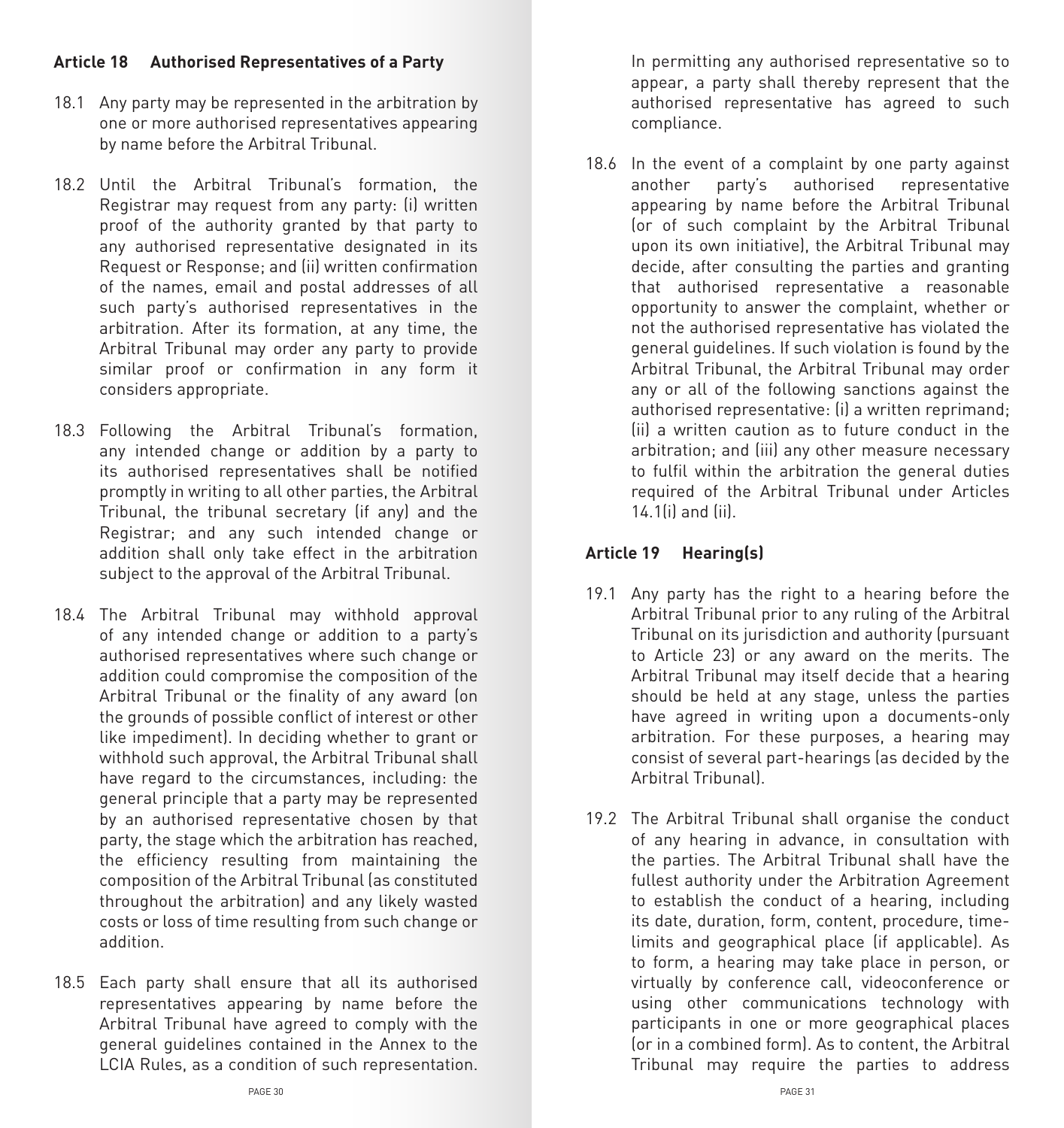specific questions or issues arising from the parties' dispute. The Arbitral Tribunal may also limit the extent to which questions or issues are to be addressed.

- 19.3 The Arbitral Tribunal shall give to the parties reasonable notice in writing of any hearing.
- 19.4 All hearings shall be held in private, unless the parties agree otherwise in writing.

#### **Article 20 Witnesses**

- 20.1 The provisions of this Article 20 shall apply to any fact or expert witness on whose evidence a party relies.
- 20.2 Before any hearing, the Arbitral Tribunal may order any party to give written notice of the identity of each witness that party wishes to call (including rebuttal witnesses), as well as the subject matter of that witness's testimony, its content and its relevance to the issues in the arbitration.
- 20.3 Subject to any order otherwise by the Arbitral Tribunal, the testimony of a witness may be presented by a party in written form, either as a signed statement or like document.
- 20.4 The Arbitral Tribunal may decide the time, manner and form in which these written materials shall be exchanged between the parties and presented to the Arbitral Tribunal; and it may allow, refuse or limit the written and oral testimony of witnesses.
- 20.5 The Arbitral Tribunal and any party may request that a witness, on whose written testimony another party relies, should attend for oral questioning at a hearing before the Arbitral Tribunal. If the Arbitral Tribunal orders that other party to secure the attendance of that witness and the witness refuses or fails to attend the hearing without good cause, the Arbitral Tribunal may place such weight on the written testimony or exclude all or any part thereof altogether as it considers appropriate in the circumstances.
- 20.6 Subject to the mandatory provisions of any applicable law, rules of law and any order of the Arbitral Tribunal otherwise, it shall not be improper

for any party or its authorised representatives to interview any potential witness for the purpose of presenting his or her testimony in written form to the Arbitral Tribunal or producing such person as an oral witness at any hearing.

- 20.7 Subject to any order by the Arbitral Tribunal otherwise, any individual intending to testify to the Arbitral Tribunal may be treated as a witness notwithstanding that the individual is a party to the arbitration or was, remains or has become an officer, employee, owner or shareholder of any party or is otherwise identified with any party.
- 20.8 Subject to the mandatory provisions of any applicable law, the Arbitral Tribunal shall be entitled (but not required) to administer any appropriate oath or affirmation to any witness at any hearing, prior to the oral testimony of that witness.
- 20.9 Any witness who gives oral testimony at a hearing before the Arbitral Tribunal may be questioned by each of the parties under the control of the Arbitral Tribunal. The Arbitral Tribunal may put questions at any stage of such testimony.

#### **Article 21 Expert to Arbitral Tribunal**

- 21.1 The Arbitral Tribunal, after consultation with the parties, may appoint one or more experts to report in writing to the Arbitral Tribunal and the parties on specific issues in the arbitration, as identified by the Arbitral Tribunal.
- 21.2 Any such expert shall be and remain impartial and independent of the parties; and he or she shall sign a written declaration to such effect, delivered to the Arbitral Tribunal and copied to all parties.
- 21.3 The Arbitral Tribunal may require any party at any time to give to such expert any relevant information or to provide access to any relevant documents, goods, samples, property, site or thing for inspection under that party's control on such terms as the Arbitral Tribunal thinks appropriate in the circumstances.
- 21.4 If any party so requests or the Arbitral Tribunal considers it necessary, the Arbitral Tribunal may order the expert, after delivery of the expert's written report,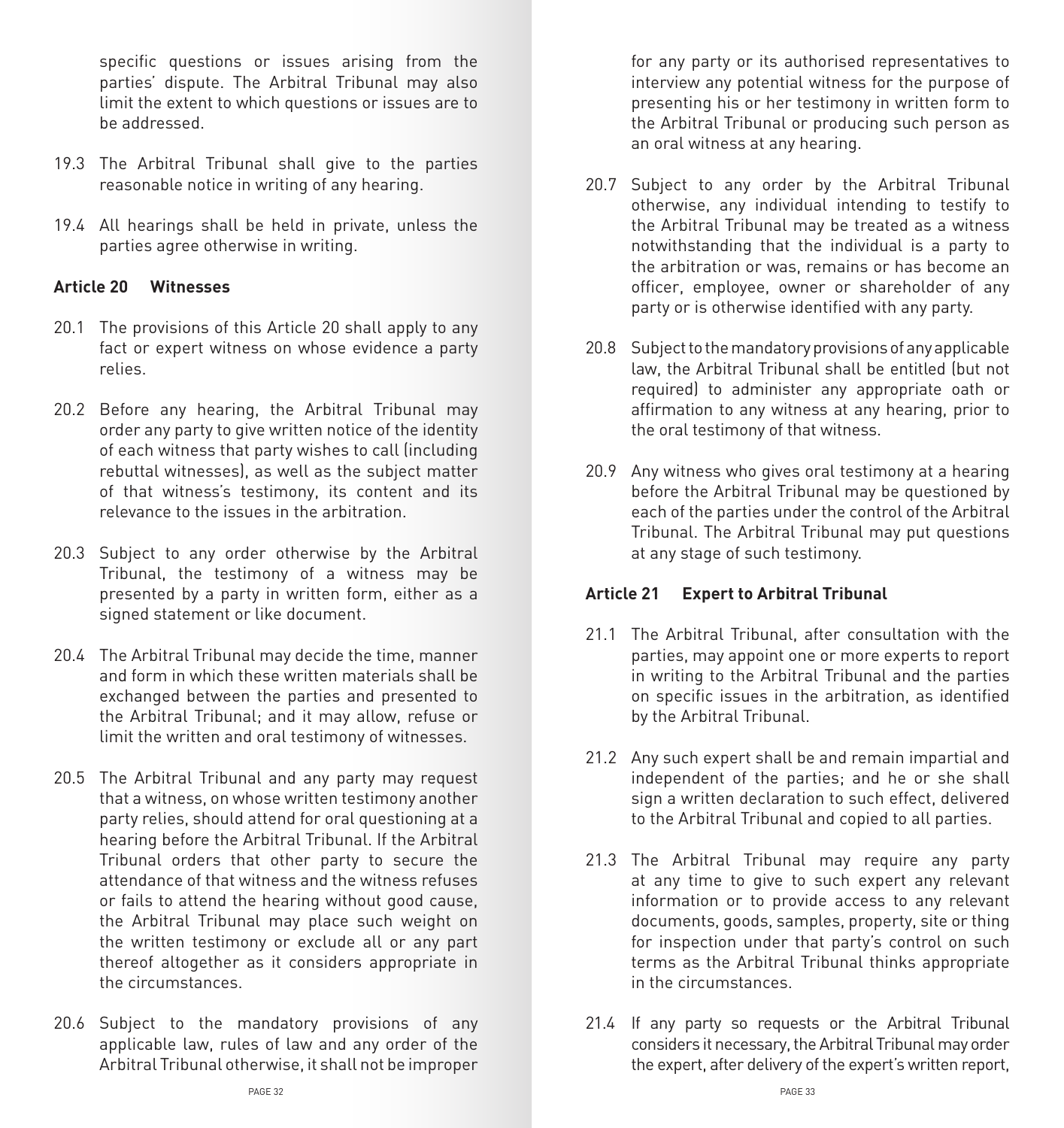to attend a hearing at which the parties shall have a reasonable opportunity to question the expert on the report and to present witnesses in order to testify on relevant issues arising from the report. Articles 20.8 and 20.9 of the LCIA Rules shall apply, with necessary changes, to any expert to the Arbitral Tribunal.

21.5 The fees and expenses of any expert appointed by the Arbitral Tribunal under this Article 21 may be paid out of the Advance Payment for Costs payable by the parties under Article 24 and shall form part of the Arbitration Costs under Article 28.1.

#### **Article 22 Additional Powers**

- 22.1 The Arbitral Tribunal shall have the power, upon the application of any party or (save for sub-paragraph (x) below) upon its own initiative, but in either case only after giving the parties a reasonable opportunity to state their views and upon such terms (as to costs and otherwise) as the Arbitral Tribunal may decide:
	- (i) to allow a party to supplement, modify or amend any claim, defence, counterclaim, cross-claim, defence to counterclaim, defence to cross-claim and reply, including a Request, Response and any other written statement, submitted by such party;
	- (ii) to abridge or extend (even where the period of time has expired) any period of time prescribed under the Arbitration Agreement, any other agreement of the parties or any order made by the Arbitral Tribunal;
	- (iii) to conduct such enquiries as may appear to the Arbitral Tribunal to be necessary or expedient, including whether and to what extent the Arbitral Tribunal should itself take the initiative in identifying relevant issues and ascertaining relevant facts and the law(s) or rules of law applicable to the Arbitration Agreement, the arbitration and the merits of the parties' dispute;
	- (iv) to order any party to make any documents, goods, samples, property, site or thing under its control available for inspection by the Arbitral Tribunal, any other party, any expert to such party and any expert to the Tribunal;
- (v) to order any party to produce to the Arbitral Tribunal and to other parties documents or copies of documents in their possession, custody or power which the Arbitral Tribunal decides to be relevant;
- (vi) to decide whether or not to apply any strict rules of evidence (or any other rules) as to the admissibility, relevance or weight of any material tendered by a party on any issue of fact or expert opinion; and to decide the time, manner and form in which such material should be exchanged between the parties and presented to the Arbitral Tribunal;
- (vii) to decide the stage of the arbitration at which any issue or issues shall be determined, in what order, and the procedure to be adopted at each stage in accordance with Article 14 above;
- (viii) to determine that any claim, defence, counterclaim, cross-claim, defence to counterclaim or defence to cross-claim is manifestly outside the jurisdiction of the Arbitral Tribunal, or is inadmissible or manifestly without merit; and where appropriate to issue an order or award to that effect (an "Early Determination");
- (ix) to order compliance with any legal obligation or payment of compensation for breach of any legal obligation or specific performance of any agreement (including any arbitration agreement or any contract relating to land);
- (x) to allow one or more third persons to be joined in the arbitration as a party provided any such third person and the applicant party have consented expressly to such joinder in writing following the Commencement Date or (if earlier) in the Arbitration Agreement; and thereafter to make a single final award, or separate awards, in respect of all parties so implicated in the arbitration; and
- (xi) to order the discontinuance of the arbitration if it appears to the Arbitral Tribunal that the arbitration has been abandoned by the parties or all claims and any counterclaims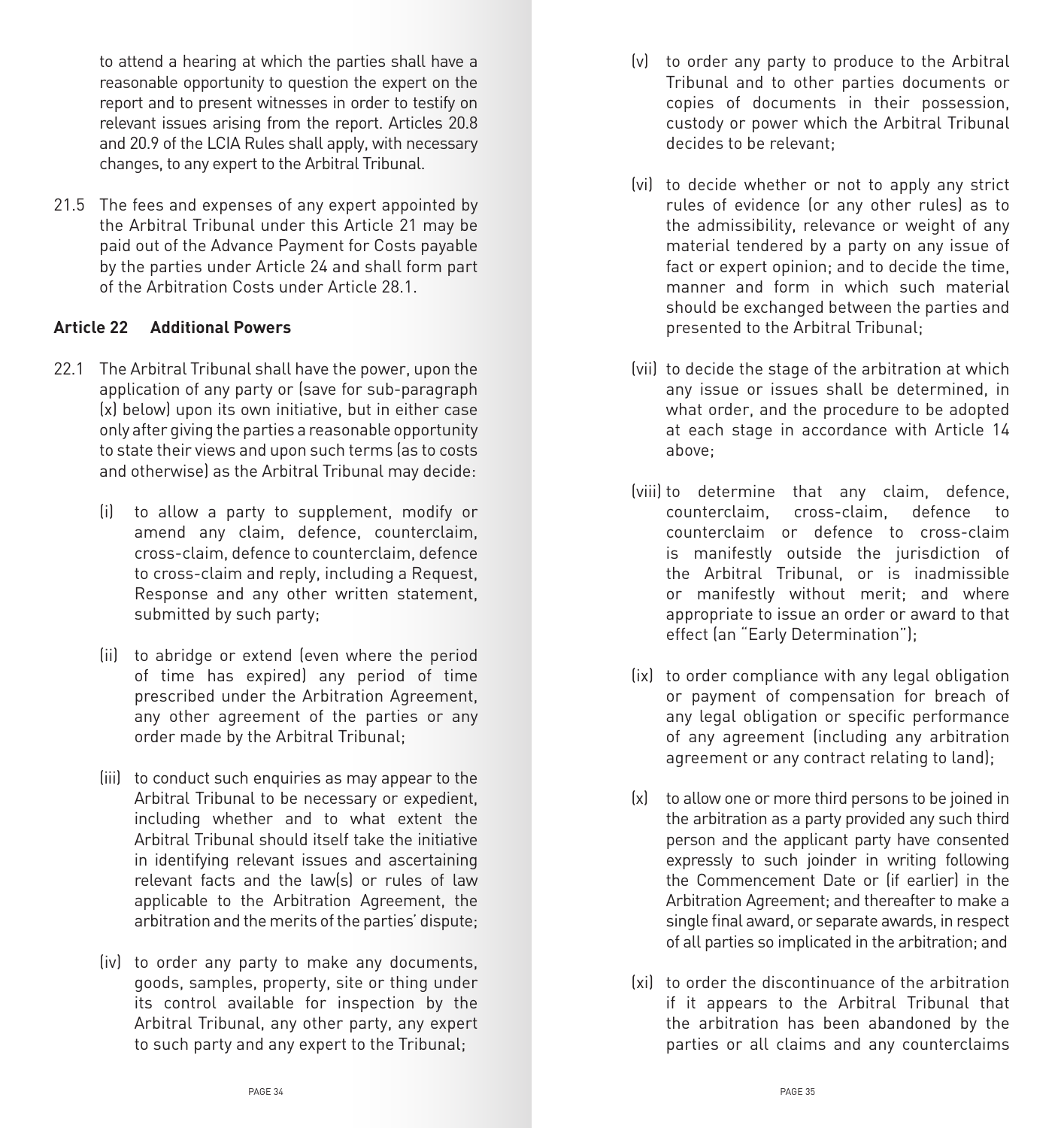or cross-claims have been withdrawn by the parties, after giving the parties a reasonable opportunity to state their views.

- 22.2 By agreeing to arbitration under the Arbitration Agreement, the parties shall be treated as having agreed not to apply to any state court or other legal authority for any order available from the Arbitral Tribunal (if formed) under Article 22.1, except with the agreement in writing of all parties.
- 22.3 The Arbitral Tribunal shall decide the parties' dispute in accordance with the law(s) or rules of law chosen by the parties as applicable to the merits of their dispute. If and to the extent that the Arbitral Tribunal decides that the parties have made no such choice, the Arbitral Tribunal shall apply the law(s) or rules of law which it considers appropriate.
- 22.4 The Arbitral Tribunal shall only apply to the merits of the dispute principles deriving from "ex aequo et bono", "amiable composition" or "honourable engagement" where the parties have so agreed in writing.
- 22.5 Subject to any order of the Arbitral Tribunal under Article 22.1(ii), the LCIA Court may also set, abridge or extend any period of time under the Arbitration Agreement or other agreement of the parties (even where the period of time has expired).
- 22.6 Without prejudice to Article 22.1(xi), the LCIA Court may determine, after giving the parties a reasonable opportunity to state their views, that the arbitration shall be discontinued if it appears to the LCIA Court that the arbitration has been abandoned by the parties or all claims and any counterclaims or cross-claims have been withdrawn by the parties.

### **Article 22A Power to Order Consolidation/Concurrent Conduct of Arbitrations**

22.7 The Arbitral Tribunal shall have the power to order with the approval of the LCIA Court, upon the application of any party, after giving all affected parties a reasonable opportunity to state their views and upon such terms (as to costs and otherwise) as the Arbitral Tribunal may decide:

- (i) the consolidation of the arbitration with one or more other arbitrations into a single arbitration subject to the LCIA Rules where all the parties to the arbitrations to be consolidated so agree in writing;
- (ii) the consolidation of the arbitration with one or more other arbitrations subject to the LCIA Rules and commenced under the same arbitration agreement or any compatible arbitration agreement(s) and either between the same disputing parties or arising out of the same transaction or series of related transactions, provided that no arbitral tribunal has yet been formed by the LCIA Court for such other arbitration(s) or, if already formed, that such arbitral tribunal(s) is(are) composed of the same arbitrators; and
- (iii) that two or more arbitrations, subject to the LCIA Rules and commenced under the same arbitration agreement or any compatible arbitration agreement(s) and either between the same disputing parties or arising out of the same transaction or series of related transactions, shall be conducted concurrently where the same arbitral tribunal is constituted in respect of each arbitration.
- 22.8 Without prejudice to the generality of Article 22.7, the LCIA Court may:
	- (i) consolidate an arbitration with one or more other arbitrations into a single arbitration subject to the LCIA Rules where all the parties to the arbitrations to be consolidated so agree in writing; and
	- (ii) determine, after giving the parties a reasonable opportunity to state their views, that two or more arbitrations, subject to the LCIA Rules and commenced under the same arbitration agreement or any compatible arbitration agreement(s) and either between the same disputing parties or arising out of the same transaction or series of related transactions, shall be consolidated to form one single arbitration subject to the LCIA Rules, provided that no arbitral tribunal has yet been formed by the LCIA Court for any of the arbitrations to be consolidated.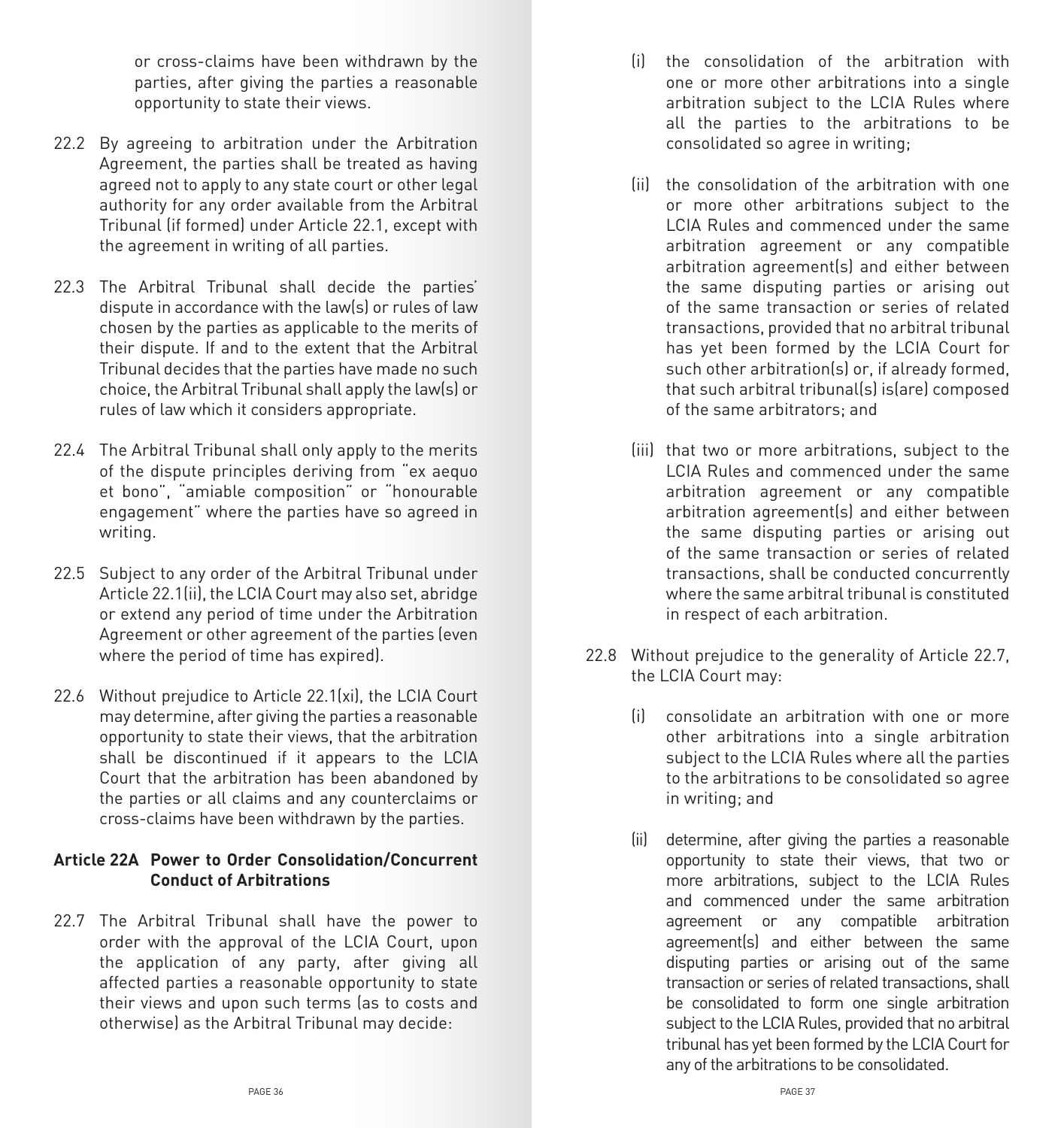#### **Article 23 Jurisdiction and Authority**

- 23.1 The Arbitral Tribunal shall have the power to rule upon its own jurisdiction and authority, including any objection to the initial or continuing existence, validity, effectiveness or scope of the Arbitration Agreement.
- 23.2 For that purpose, an arbitration clause which forms or was intended to form part of another agreement shall be treated as an arbitration agreement independent of that other agreement. A decision by the Arbitral Tribunal that such other agreement is non-existent, invalid or ineffective shall not entail (of itself) the non-existence, invalidity or ineffectiveness of the arbitration clause.
- 23.3 An objection by a Respondent that the Arbitral Tribunal does not have jurisdiction shall be raised as soon as possible but not later than the time for its Statement of Defence; and a like objection by any party responding to a counterclaim or crossclaim shall be raised as soon as possible but not later than the time for its Statement of Defence to Counterclaim or Cross-Claim. An objection that the Arbitral Tribunal is exceeding the scope of its authority shall be raised promptly after the Arbitral Tribunal has indicated its intention to act upon the matter alleged to lie beyond its authority. The Arbitral Tribunal may nevertheless admit an untimely objection as to its jurisdiction or authority if it considers the delay justified in the circumstances.
- 23.4 The Arbitral Tribunal may decide the objection to its jurisdiction or authority in an award as to jurisdiction or authority or later in an award on the merits, as it considers appropriate in the circumstances.
- 23.5 By agreeing to arbitration under the Arbitration Agreement, after the formation of the Arbitral Tribunal the parties shall be treated as having agreed not to apply to any state court or other legal authority for any relief regarding the Arbitral Tribunal's jurisdiction or authority, except (i) with the prior agreement in writing of all parties to the arbitration, or (ii) the prior authorisation of the Arbitral Tribunal, or (iii) following the latter's award on the objection to its jurisdiction or authority.

#### **Article 24 Advance Payment for Costs**

- 24.1 The LCIA Court may direct the parties, in such proportions and at such times as it thinks appropriate, to make one or more payments to the LCIA (the "Advance Payment for Costs") in order to secure payment of the Arbitration Costs under Article 28.1. Such payments by the parties may be applied by the LCIA to pay any item of such Arbitration Costs (including the LCIA's own fees and expenses) in accordance with the LCIA Rules.
- 24.2 The Advance Payment for Costs shall be the property of the LCIA, to be disbursed or otherwise applied by the LCIA in accordance with the LCIA Rules and invested having regard to the interests of the LCIA. The parties agree that the LCIA shall not act as trustee and its sole duty to the parties in respect of the Advance Payment for Costs shall be to act pursuant to these LCIA Rules.
- 24.3 In the event that, at the conclusion of the arbitration, the Advance Payment for Costs exceeds the total amount of the Arbitration Costs under Article 28.1, the excess amount shall be transferred by the LCIA to the parties in such proportions as the parties may agree in writing or, failing such agreement, in the same proportions and to the same parties as the Advance Payment for Costs was paid to the LCIA, subject to any order of the Arbitral Tribunal.
- 24.4 The LCIA will make reasonable attempts to contact the parties in order to arrange for the transfer of the excess amount, using the contact details provided to the LCIA during the proceedings. If a response is not received from a party so contacted within 30 days, the LCIA will provide that party with written notice of its intention to retain the excess amount. If no response is received within a further 60 days, the party will be deemed irrevocably to have waived any right to claim and/or receive the excess amount.
- 24.5 Save for exceptional circumstances, the Arbitral Tribunal should not proceed with the arbitration without having ascertained from the Registrar that the LCIA is or will be in requisite funds as regards outstanding and future Arbitration Costs.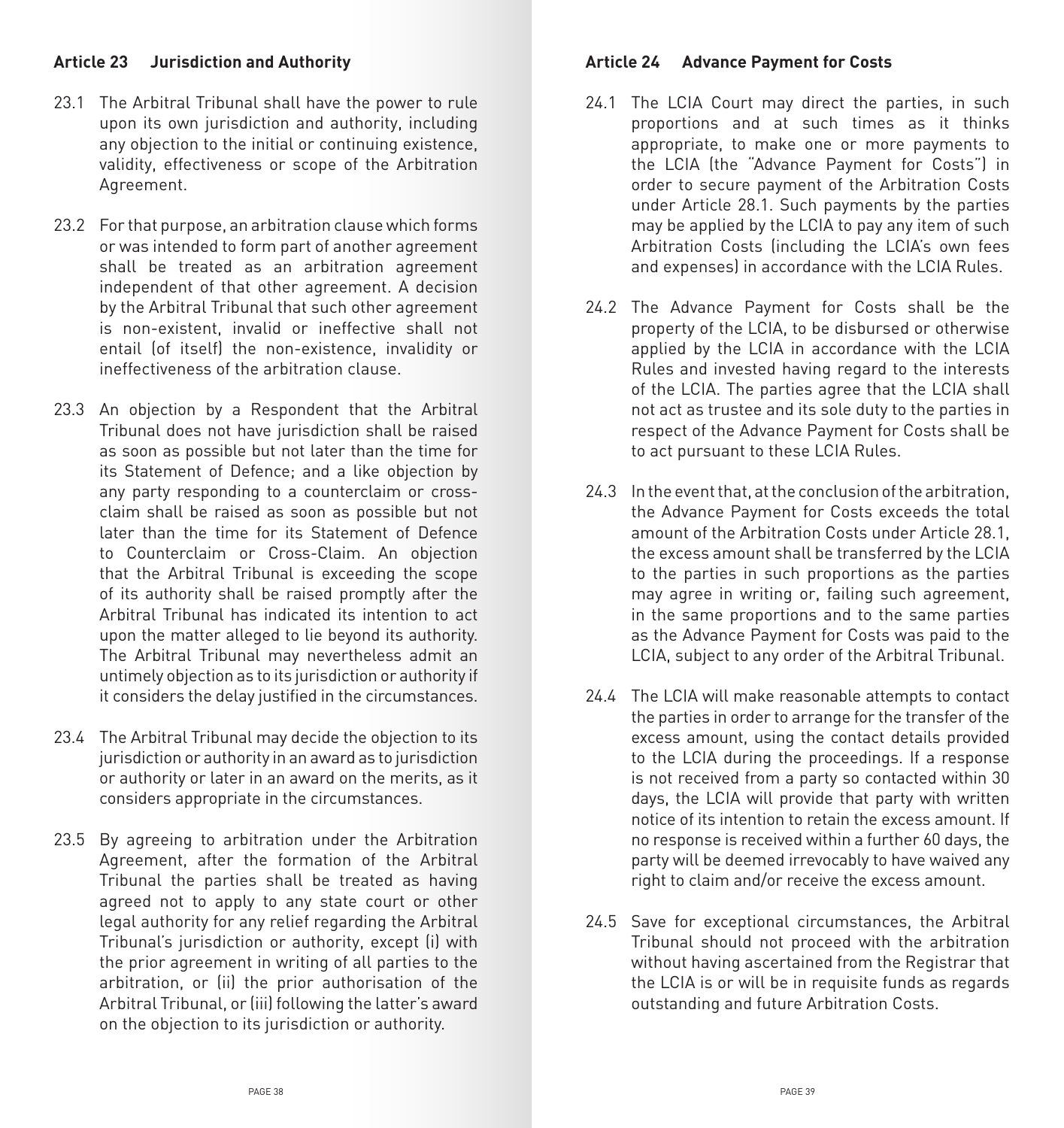- 24.6 In the event that a party fails or refuses to make any payment on account of the Arbitration Costs as directed by the LCIA Court, the LCIA Court may direct the other party or parties to effect a further Advance Payment for Costs in an equivalent amount to allow the arbitration to proceed (subject to any order or award on Arbitration Costs).
- 24.7 In such circumstances, the party effecting the further Advance Payment for Costs may request the Arbitral Tribunal to make an order or award in order to recover that amount as a debt immediately due and payable to that party by the defaulting party, together with any interest.
- 24.8 Failure by a claiming, counterclaiming or crossclaiming party to make promptly and in full any required payment may be treated by the LCIA Court or the Arbitral Tribunal as a withdrawal from the arbitration of the claim, counterclaim or cross-claim respectively, thereby removing such claim, counterclaim or cross-claim (as the case may be) from the scope of the Arbitral Tribunal's jurisdiction under the Arbitration Agreement. subject to any terms decided by the LCIA Court or the Arbitral Tribunal as to the reinstatement of the claim, counterclaim or cross-claim in the event of subsequent payment by the claiming, counterclaiming or cross-claiming party. Such a withdrawal shall not preclude the claiming, counterclaiming or cross-claiming party from defending as a respondent any claim, counterclaim or cross-claim made by another party.

#### **Article 24A Compliance**

- 24.9 Any dealings between a party and the LCIA will be subject to any requirements applicable to that party or the LCIA relating to bribery, corruption, terrorist financing, fraud, tax evasion, money laundering and/or economic or trade sanctions ("Prohibited Activity"), and the LCIA will deal with any party on the understanding that it is complying with all such requirements.
- 24.10 The LCIA may refuse to act on any instruction and/or accept or make any payment if the LCIA determines (in its sole discretion and without the need to state any reasons) that doing so may involve Prohibited Activity, or breach any law,

regulation, or other legal duty which applies to it, or that doing so might otherwise expose the LCIA to enforcement action or censure from any regulator or law enforcement agency.

24.11 The parties agree to provide the LCIA with any information and/or documents reasonably requested by the LCIA for the purpose of compliance with laws relating to Prohibited Activity. The LCIA may take any action it considers appropriate to comply with any applicable obligations relating to Prohibited Activity, including disclosure of any information and documents to courts, law enforcement agencies or regulatory authorities.

#### **Article 25 Interim and Conservatory Measures**

- 25.1 The Arbitral Tribunal shall have the power upon the application of any party, after giving all other parties a reasonable opportunity to respond to such application and upon such terms as the Arbitral Tribunal considers appropriate in the circumstances:
	- (i) to order any respondent party to a claim, counterclaim or cross-claim to provide security for all or part of the amount in dispute, by way of deposit or bank guarantee or in any other manner;
	- (ii) to order the preservation, storage, sale or other disposal of any monies, documents, goods, samples, property, site or thing under the control of any party and relating to the subject-matter of the arbitration; and
	- (iii) to order on a provisional basis, subject to a final decision in an award, any relief which the Arbitral Tribunal would have power to grant in an award, including the payment of money or the disposition of property as between any parties.

Such terms may include the provision by the applicant party of a cross-indemnity, secured in such manner as the Arbitral Tribunal considers appropriate, for any costs or losses incurred by the respondent party in complying with the Arbitral Tribunal's order. Any amount payable under such cross-indemnity and any consequential relief may be decided by the Arbitral Tribunal by one or more awards in the arbitration.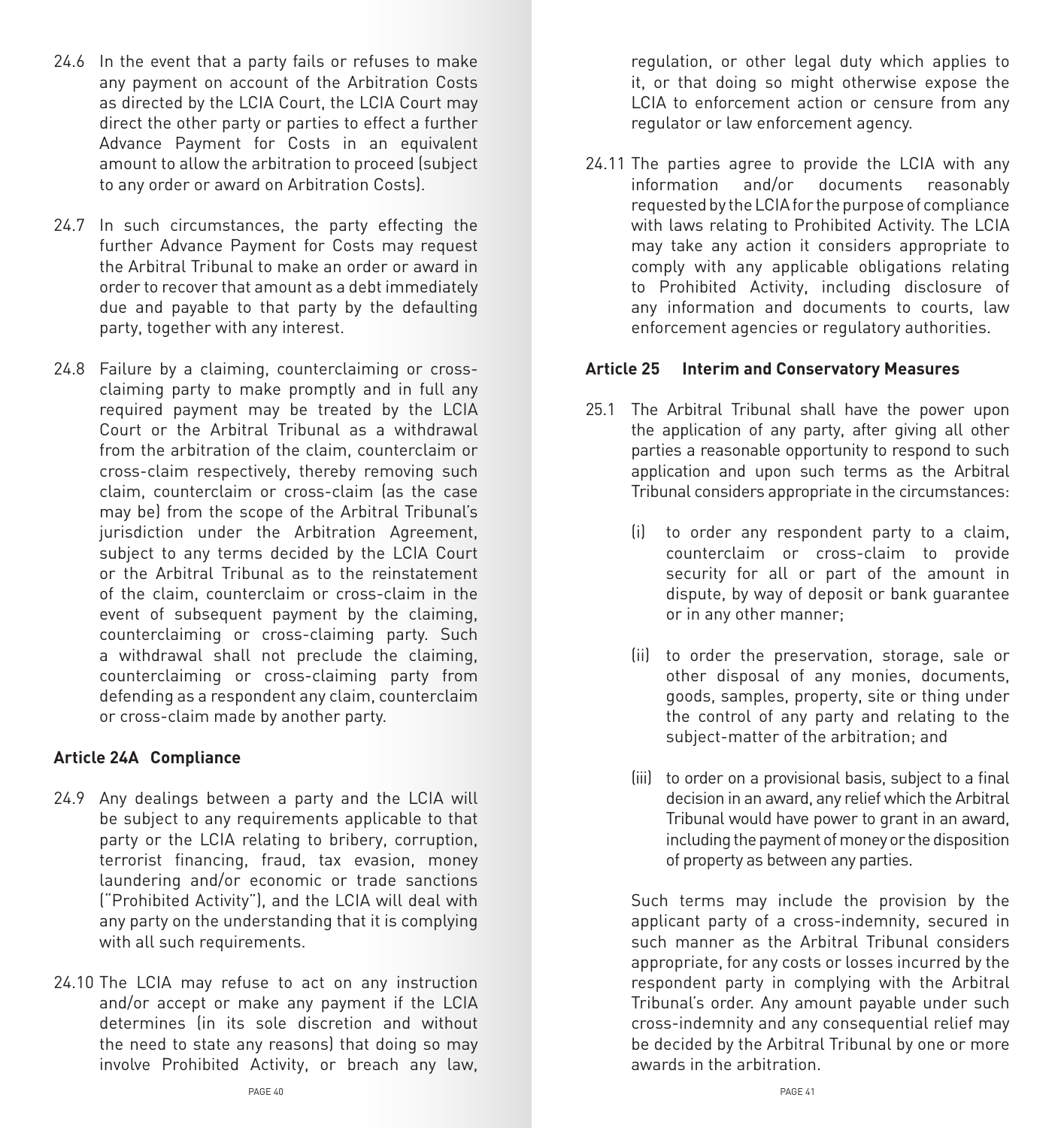- 25.2 The Arbitral Tribunal shall have the power upon the application of a party, after giving all other parties a reasonable opportunity to respond to such application, to order any claiming, counterclaiming or cross-claiming party to provide or procure security for Legal Costs and Arbitration Costs by way of deposit or bank guarantee or in any other manner and upon such terms as the Arbitral Tribunal considers appropriate in the circumstances. Such terms may include the provision by the applicant of a cross-indemnity, itself secured in such manner as the Arbitral Tribunal considers appropriate, for any costs and losses incurred by such claimant, counterclaimant or cross-claimant in complying with the Arbitral Tribunal's order. Any amount payable under such cross-indemnity and any consequential relief may be decided by the Arbitral Tribunal by one or more awards in the arbitration. In the event that a claiming, counterclaiming or cross-claiming party does not comply with any order to provide security, the Arbitral Tribunal may stay that party's claims, counterclaims or cross-claims or dismiss them by an award.
- 25.3 A party may apply to a competent state court or other legal authority for interim or conservatory measures that the Arbitral Tribunal would have power to order under Article 25.1: (i) before the formation of the Arbitral Tribunal; and (ii) after the formation of the Arbitral Tribunal, in exceptional cases and with the Arbitral Tribunal's authorisation, until the final award. After the Commencement Date, any application and any order for such measures before the formation of the Arbitral Tribunal shall be communicated promptly in writing by the applicant party to the Registrar; after its formation, also to the Arbitral Tribunal; and in both cases also to all other parties.
- 25.4 By agreeing to arbitration under the Arbitration Agreement, the parties shall be taken to have agreed not to apply to any state court or other legal authority for any order for security for Legal Costs or Arbitration Costs.

#### **Article 26 Award(s)**

- 26.1 The Arbitral Tribunal may make separate awards on different issues at different times, including interim payments on account of any claim, counterclaim or cross-claim (including Legal and Arbitration Costs under Article 28). Such awards shall have the same status as any other award made by the Arbitral Tribunal.
- 26.2 The Arbitral Tribunal shall make any award in writing and, unless all parties agree in writing otherwise, shall state the reasons upon which such award is based. The award shall also state the date when the award is made and the seat of the arbitration; and it shall be signed by the Arbitral Tribunal or those of its members assenting to it. Unless the parties agree otherwise, or the Arbitral Tribunal or LCIA Court directs otherwise, any award may be signed electronically and/or in counterparts and assembled into a single instrument.
- 26.3 An award may be expressed in any currency, unless the parties have agreed otherwise.
- 26.4 Unless the parties have agreed otherwise, the Arbitral Tribunal may order that simple or compound interest shall be paid by any party on any sum awarded at such rates as the Arbitral Tribunal decides to be appropriate (without being bound by rates of interest practised by any state court or other legal authority) in respect of any period which the Arbitral Tribunal decides to be appropriate ending not later than the date upon which the award is complied with.
- 26.5 Where there is more than one arbitrator and the Arbitral Tribunal fails to agree on any issue, the arbitrators shall decide that issue by a majority. Failing a majority decision on any issue, the presiding arbitrator shall decide that issue.
- 26.6 If any arbitrator refuses or fails to sign an award, the signatures of the majority or (failing a majority) of the presiding arbitrator shall be sufficient, provided that the reason for any omitted signature is stated in the award by the majority or by the presiding arbitrator.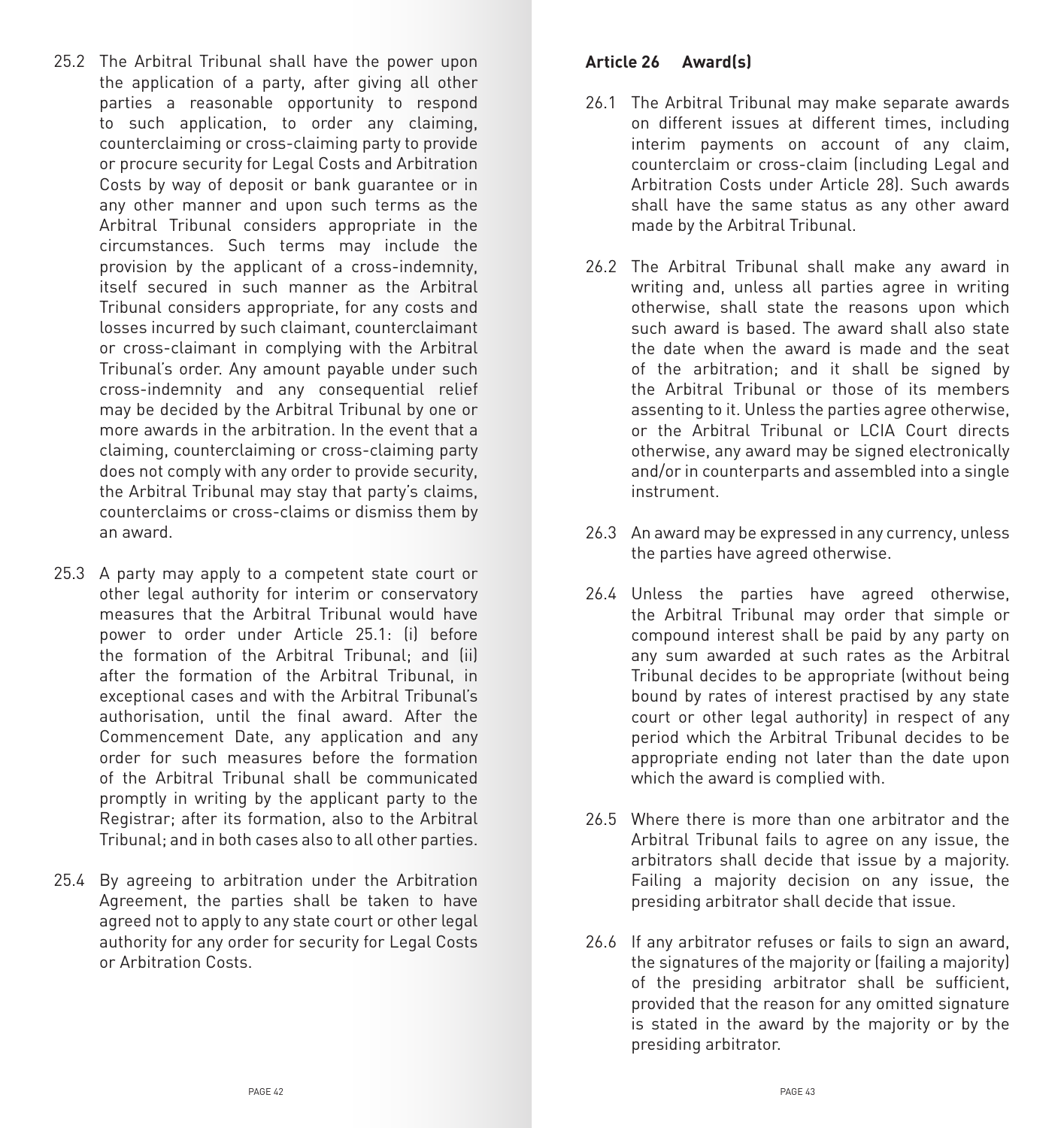- 26.7 The sole or presiding arbitrator shall be responsible for delivering the award to the LCIA Court, which shall transmit to the parties the award authenticated by the Registrar as an LCIA award, provided that all Arbitration Costs have been paid in full to the LCIA in accordance with Articles 24 and 28. Such transmission may be made by any electronic means, and (if so requested by any party or if transmission by electronic means to a party is not possible) in paper form. In the event of any disparity between electronic and paper forms, the electronic form shall prevail.
- 26.8 Every award (including reasons for such award) shall be final and binding on the parties. The parties undertake to carry out any award immediately and without any delay (subject only to Article 27); and the parties also waive irrevocably their right to any form of appeal, review or recourse to any state court or other legal authority, insofar as such waiver shall not be prohibited under any applicable law.
- 26.9 In the event of any final settlement of the parties' dispute, the Arbitral Tribunal may decide to make an award recording the settlement if the parties jointly so request in writing (a "Consent Award"), provided always that such Consent Award shall contain an express statement on its face that it is an award made at the parties' joint request and with their consent. A Consent Award need not contain reasons or a determination in relation to the Arbitration Costs or Legal Costs. If the parties do not jointly request a Consent Award, on written confirmation by the parties to the LCIA Court that a final settlement has been reached, the Arbitral Tribunal shall be discharged and the arbitration proceedings concluded by the LCIA Court, subject to payment by the parties of any outstanding Arbitration Costs in accordance with Articles 24 and 28.

#### **Article 27 Correction of Award(s) and Additional Award(s)**

27.1 Within 28 days of receipt of any award, a party may by written notice to the Registrar (copied to all other parties) request the Arbitral Tribunal to correct in the award any error in computation, any clerical or typographical error, any ambiguity or

any mistake of a similar nature. If, after consulting the parties, the Arbitral Tribunal considers the request to be justified, it shall make the correction by recording it in an addendum to the award within 28 days of receipt of the request. If, after consulting the parties, the Arbitral Tribunal does not consider the request to be justified it may nevertheless issue an addendum to the award dealing with the request, including any Arbitration Costs and Legal Costs related thereto.

- 27.2 The Arbitral Tribunal may also correct any error (including any error in computation, any clerical or typographical error, any ambiguity or any mistake of a similar nature) upon its own initiative in the form of an addendum to the award within 28 days of the date of the award, after consulting the parties.
- 27.3 Within 28 days of receipt of the final award, a party may by written notice to the Registrar (copied to all other parties), request the Arbitral Tribunal to make an additional award as to any claim, counterclaim or cross-claim presented in the arbitration but not decided in any award. If, after consulting the parties, the Arbitral Tribunal considers the request to be justified, it shall make the additional award within 56 days of receipt of the request. If, after consulting the parties, the Arbitral Tribunal does not consider the request to be justified it may nevertheless issue an addendum to the award dealing with the request, including any Arbitration Costs and Legal Costs related thereto.
- 27.4 As to any claim, counterclaim or cross-claim presented in the arbitration but not decided in any award, the Arbitral Tribunal may also make an additional award upon its own initiative within 28 days of the date of the award, after consulting the parties.
- 27.5 The provisions of Article 26.2 to 26.7 shall apply to any addendum to an award or additional award made hereunder. An addendum to an award shall be treated as part of the award.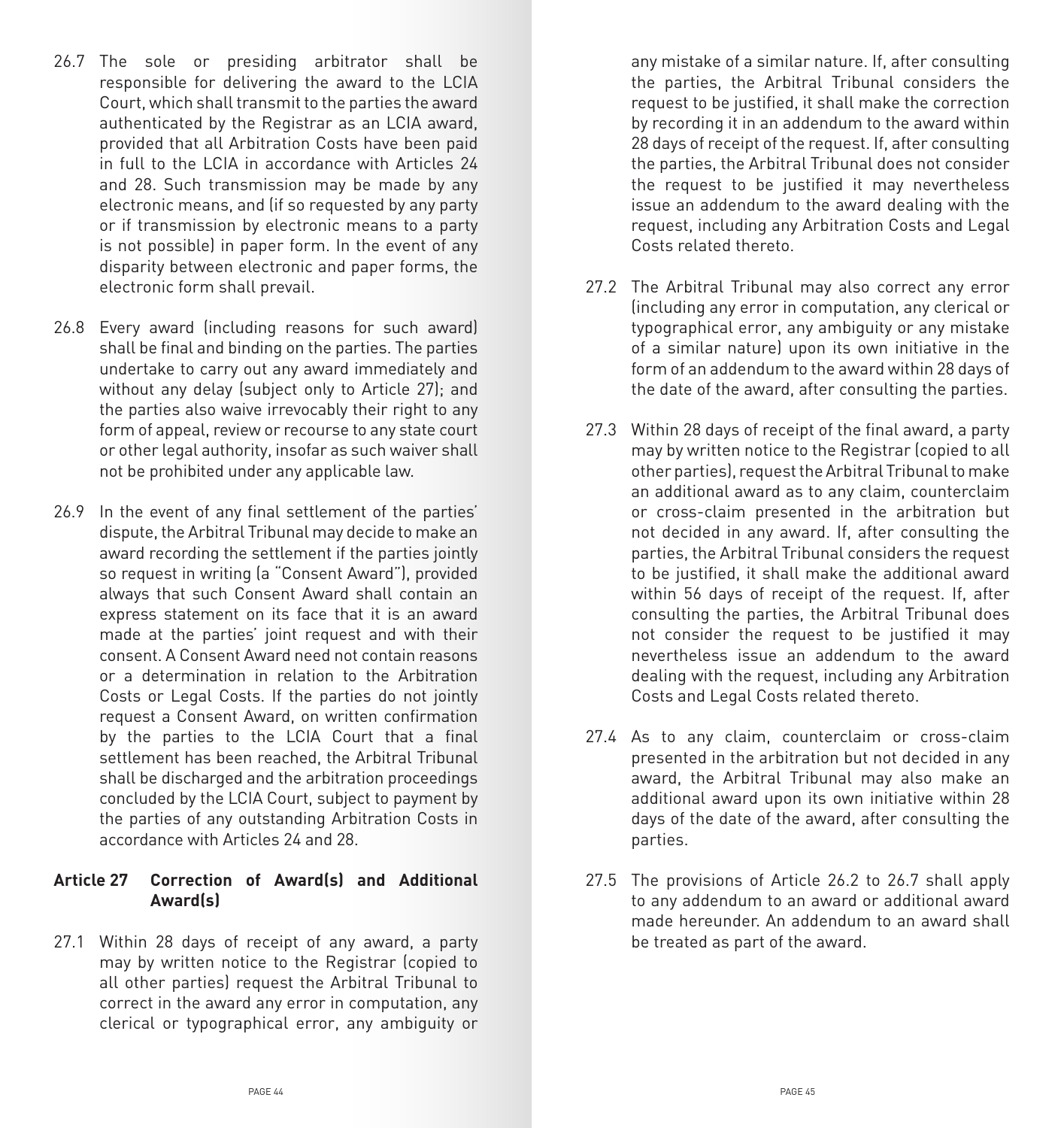#### **Article 28 Arbitration Costs and Legal Costs**

- 28.1 The costs of the arbitration other than the legal or other expenses incurred by the parties themselves (the "Arbitration Costs") shall be determined by the LCIA Court in accordance with the Schedule of Costs. The parties shall be jointly and severally liable to the LCIA and the Arbitral Tribunal for such Arbitration Costs.
- 28.2 The Arbitral Tribunal shall specify by an order or award the amount of the Arbitration Costs determined by the LCIA Court. The Arbitral Tribunal shall decide the proportions in which the parties shall bear such Arbitration Costs (in the absence of a final settlement of the parties' dispute regarding liability for such costs). If the Arbitral Tribunal has decided that all or any part of the Arbitration Costs shall be borne by a party other than a party which has already covered such costs by way of a payment to the LCIA under Article 24, the latter party shall have the right to recover the appropriate amount of Arbitration Costs from the former party.
- 28.3 The Arbitral Tribunal shall also have the power to decide by an order or award that all or part of the legal or other expenses incurred by a party (the "Legal Costs") be paid by another party. The Arbitral Tribunal shall decide the amount of such Legal Costs on such reasonable basis as it thinks appropriate. The Arbitral Tribunal shall not be required to apply the rates or procedures for assessing such costs practised by any state court or other legal authority.
- 28.4 The Arbitral Tribunal shall make its decisions on both Arbitration Costs and Legal Costs on the general principle that costs should reflect the parties' relative success and failure in the award or arbitration or under different issues, except where it appears to the Arbitral Tribunal that in the circumstances the application of such a general principle would be inappropriate under the Arbitration Agreement or otherwise. The Arbitral Tribunal may also take into account the conduct of the parties and that of their authorised representatives in the arbitration, including any cooperation in facilitating the proceedings as to time and cost and any non-cooperation resulting

in undue delay and unnecessary expense. Any decision on costs by the Arbitral Tribunal shall be made with reasons in the order or award containing such decision (unless it is a Consent Award).

- 28.5 In the event that the parties have howsoever agreed before their dispute that one or more parties shall pay the whole or any part of the Arbitration Costs or Legal Costs whatever the result of any dispute, arbitration or award, such agreement (in order to be effective) shall be confirmed by the parties in writing after the Commencement Date.
- 28.6 If the arbitration is abandoned, suspended, withdrawn or concluded, by agreement or otherwise, before the final award is made, the parties shall remain jointly and severally liable to pay to the LCIA and the Arbitral Tribunal the Arbitration Costs determined by the LCIA Court.

#### **Article 29 Determinations and Decisions by LCIA Court**

- 29.1 The determinations of the LCIA Court with respect to all matters relating to the arbitration shall be conclusive and binding upon the parties and the Arbitral Tribunal, unless otherwise directed by the LCIA Court. Save for reasoned decisions on arbitral challenges under Article 10, such determinations are to be treated as administrative in nature; and the LCIA Court shall not be required to give reasons for any such determination.
- 29.2 To the extent permitted by any applicable law, the parties shall be taken to have waived any right of appeal or review in respect of any determination and decision of the LCIA Court to any state court or other legal authority. If such appeal or review takes place due to mandatory provisions of any applicable law or otherwise, the LCIA Court may determine whether or not the arbitration should continue, notwithstanding such appeal or review.

#### **Article 30 Confidentiality**

30.1 The parties undertake as a general principle to keep confidential all awards in the arbitration, together with all materials in the arbitration created for the purpose of the arbitration and all other documents produced by another party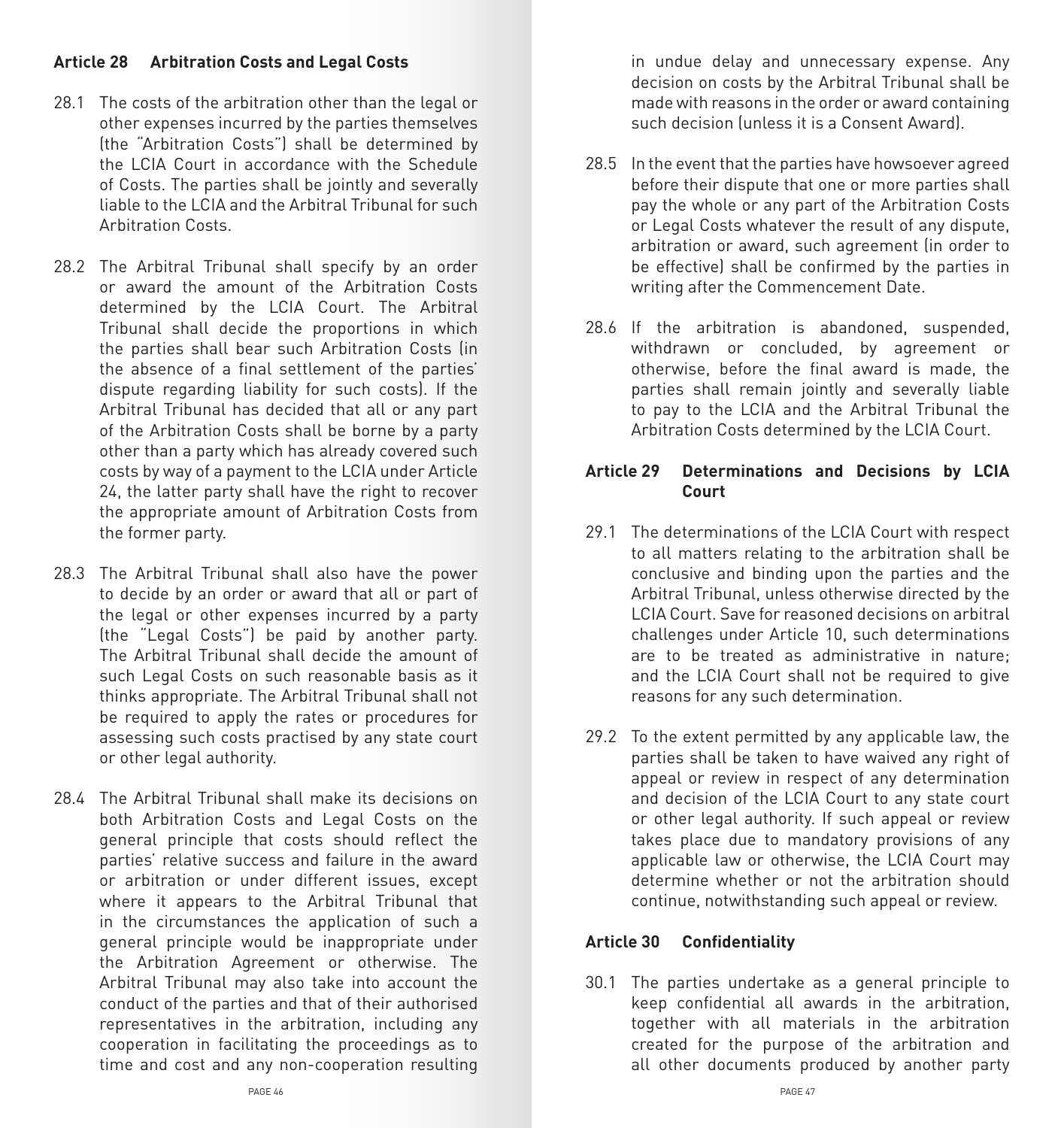in the proceedings not otherwise in the public domain, save and to the extent that disclosure may be required of a party by legal duty, to protect or pursue a legal right, or to enforce or challenge an award in legal proceedings before a state court or other legal authority. The parties shall seek the same undertaking of confidentiality from all those that it involves in the arbitration, including but not limited to any authorised representative, witness of fact, expert or service provider.

- 30.2 Article 30.1 of the LCIA Rules shall also apply, with necessary changes, to the Arbitral Tribunal, any tribunal secretary and any expert to the Arbitral Tribunal. Notwithstanding any other provision of the LCIA Rules, the deliberations of the Arbitral Tribunal shall remain confidential to its members and if appropriate any tribunal secretary, save as required by any applicable law and to the extent that disclosure of an arbitrator's refusal to participate in the arbitration is required of the other members of the Arbitral Tribunal under Articles 10, 12, 26.6 and 27.5.
- 30.3 The LCIA does not publish any award or any part of an award without the prior written consent of all parties and the Arbitral Tribunal.

## **Article 30A Data Protection**

- 30.4 Any processing of personal data by the LCIA is subject to applicable data protection legislation, and the LCIA's data protection notice can be found on the LCIA website.
- 30.5 In accordance with its duties under Article 14.1, at an early stage of the arbitration the Arbitral Tribunal shall, in consultation with the parties and where appropriate the LCIA, consider whether it is appropriate to adopt:
	- (i) any specific information security measures to protect the physical and electronic information shared in the arbitration; and
	- (ii) any means to address the processing of personal data produced or exchanged in the arbitration in light of applicable data protection or equivalent legislation.

30.6 The LCIA and the Arbitral Tribunal may issue directions addressing information security or data protection, which shall be binding on the parties, and in the case of those issued by the LCIA, also on the members of the Arbitral Tribunal, subject to the mandatory provisions of any applicable law or rules of law.

## **Article 31 Limitation of Liability and Jurisdiction Clause**

- 31.1 None of the LCIA (including its officers, members and employees), the LCIA Court (including its President, Vice Presidents, Honorary Vice Presidents, former Vice Presidents and members), the LCIA Board (including any board member), the Registrar (including any deputy Registrar), any arbitrator, any Emergency Arbitrator, any tribunal secretary and any expert to the Arbitral Tribunal shall be liable to any party howsoever for any act or omission in connection with any arbitration, save: (i) where the act or omission is shown by that party to constitute conscious and deliberate wrongdoing committed by the body or person alleged to be liable to that party; or (ii) to the extent that any part of this provision is shown to be prohibited by any applicable law.
- 31.2 After the award has been made and all possibilities of any addendum to the award or additional award under Article 27 have lapsed or been exhausted, none of the LCIA (including its officers, members and employees), the LCIA Court (including its President, Vice Presidents, Honorary Vice Presidents, former Vice Presidents and members), the LCIA Board (including any board member), the Registrar (including any deputy Registrar), any arbitrator, any Emergency Arbitrator, any tribunal secretary and any expert to the Arbitral Tribunal shall be under any legal obligation to make any statement to any person about any matter concerning the arbitration; nor shall any party seek to make any of these bodies or persons a witness in any legal or other proceedings arising out of the arbitration.
- 31.3 Any party agreeing to arbitration under or in accordance with the LCIA Rules irrevocably agrees that the courts of England and Wales shall have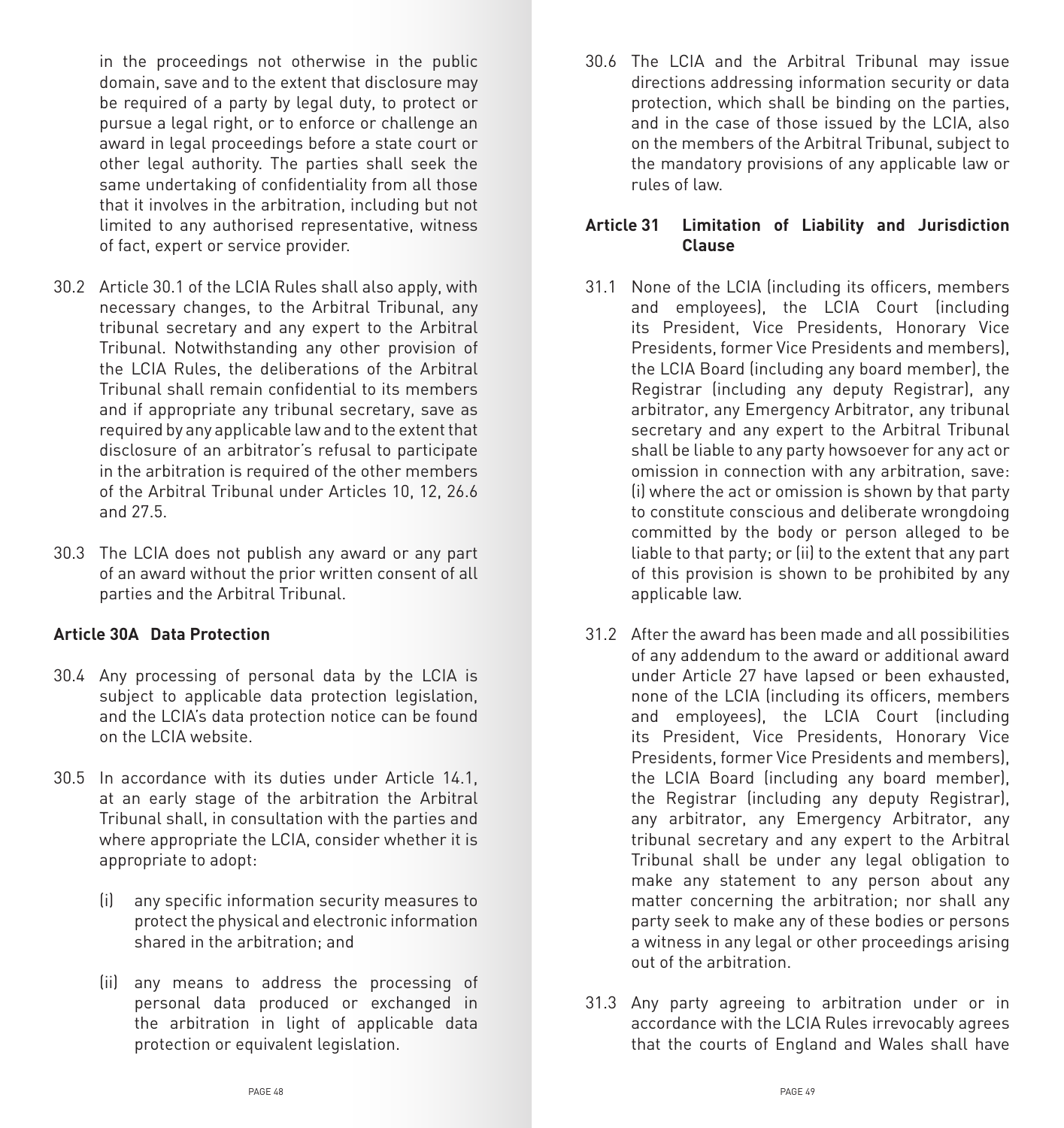exclusive jurisdiction to hear and decide any action, suit or proceedings between that party and the LCIA (including its officers, members and employees), the LCIA Court (including its President, Vice Presidents, Honorary Vice Presidents, former Vice Presidents and members), the LCIA Board (including any board member), the Registrar (including any deputy Registrar) any arbitrator, any Emergency Arbitrator, any tribunal secretary and/or any expert to the Arbitral Tribunal which may arise out of or in connection with any such arbitration and, for these purposes, each party irrevocably submits to the jurisdiction of the courts of England and Wales.

#### **Article 32 General Rules**

- 32.1 A party who knows that any provision of the Arbitration Agreement has not been complied with and yet proceeds with the arbitration without promptly stating its objection as to such non-compliance to the Registrar (before the formation of the Arbitral Tribunal) or the Arbitral Tribunal (after its formation), shall be treated as having irrevocably waived its right to object for all purposes.
- 32.2 For all matters not expressly provided in the Arbitration Agreement, the LCIA, the LCIA Court, the Registrar, the Arbitral Tribunal, any tribunal secretary and each of the parties shall act at all times in good faith, respecting the spirit of the Arbitration Agreement, and shall make every reasonable effort to ensure that any award is legally recognised and enforceable at the arbitral seat.
- 32.3 If and to the extent that any part of the Arbitration Agreement is decided by the Arbitral Tribunal, the Emergency Arbitrator, or any court or other legal authority of competent jurisdiction to be invalid, ineffective or unenforceable, such decision shall not, of itself, adversely affect any order or award by the Arbitral Tribunal or the Emergency Arbitrator or any other part of the Arbitration Agreement which shall remain in full force and effect, unless prohibited by any applicable law.

## **Index (in alphabetical order)**

| <b>Advance Payment for Costs:</b> | see Article 24.1;            |
|-----------------------------------|------------------------------|
| Arbitral Tribunal:                | see Article 5.2;             |
| <b>Arbitration Agreement:</b>     | see Preamble:                |
| <b>Arbitration Costs:</b>         | see Articles 9.10 & 28.1;    |
| Authorised Representative(s):     | see Articles 1.1(i), 2.1(i), |
|                                   | 18.1, 18.3, 18.4 & Annex;    |
| Claimant:                         | see Articles 1.1 & 1.6;      |
| <b>Commencement Date:</b>         | see Article 1.4:             |
| Consent Award:                    | see Article 26.9;            |
| Consolidation:                    | see Article 22A:             |
| Data Protection:                  | see Article 30A;             |
| Early Determination:              | see Articles 14.6(vi) &      |
|                                   | $22.1$ (viii):               |
| <b>Emergency Arbitrator:</b>      | see Article 9.4:             |
| <b>LCIA Court:</b>                | see Article 3.1:             |
| LCIA Rules:                       | see Preamble;                |
| Legal Costs:                      | see Articles 9.10 & 28.3;    |
| <b>Prohibited Activity:</b>       | see Article 24.9:            |
| Registrar:                        | see Articles 1.1 & 3.2;      |
| Request:                          | see Article 1.1:             |
| Respondent:                       | see Articles 1.1(iii) & 2.6; |
| Response:                         | see Article 2.1:             |
| Special Fee:                      | see Article 9.5;             |
| <b>Statement of Case:</b>         | see Article 15.2:            |
| <b>Statement of Defence:</b>      | see Article 15.3;            |
| Statement of Counterclaim:        | see Article 15.3:            |
| <b>Statement of Reply:</b>        | see Article 15.4;            |
| <b>Statement of Defence to</b>    |                              |
| Counterclaim:                     | see Article 15.4; and        |
| Tribunal Secretary:               | see Article 14A.             |
|                                   |                              |

(N.B. This Index comprises both defined and other undefined terms. All references to any person or party include both masculine and feminine).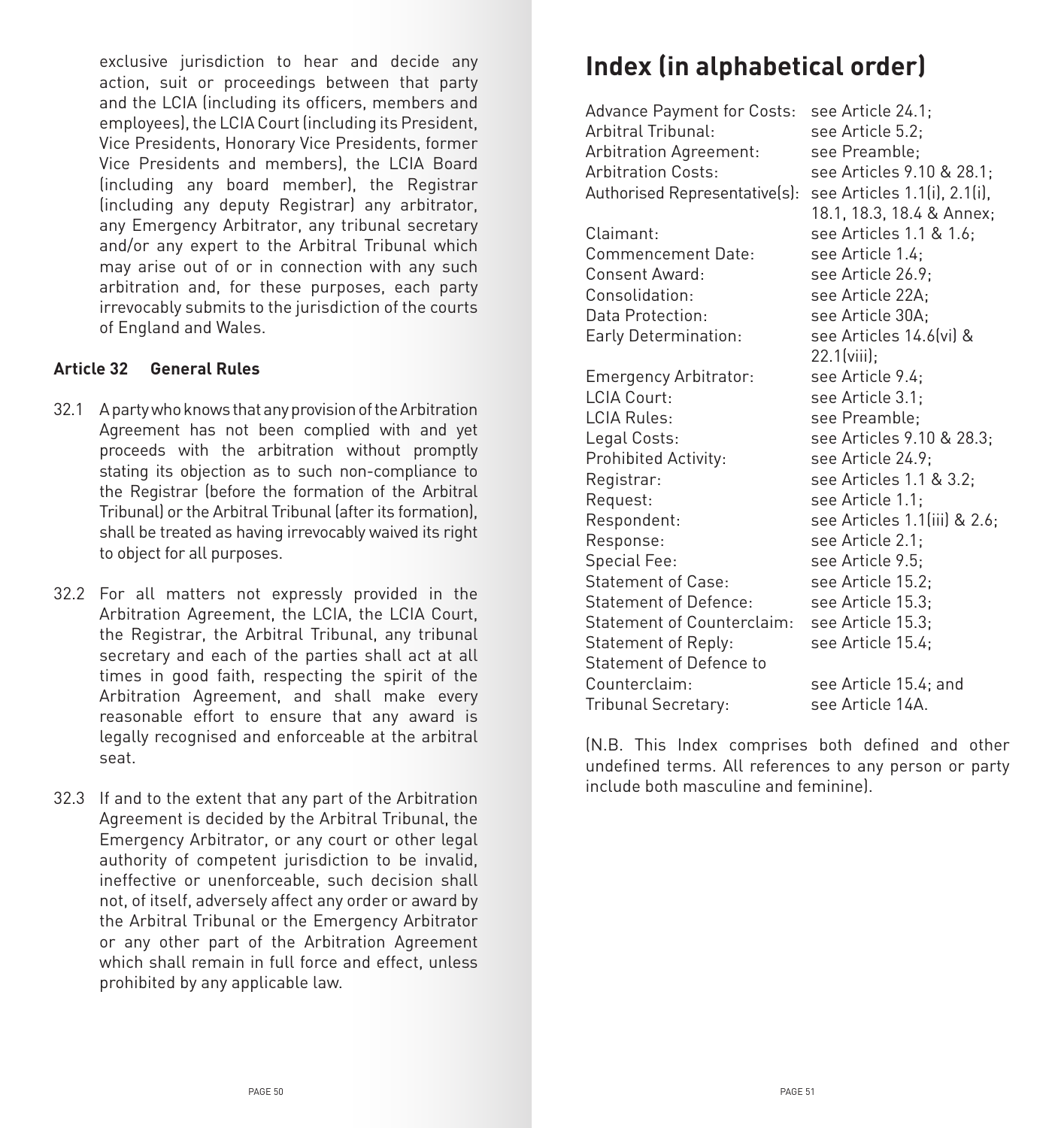## **Annex to the LCIA Rules**

#### **General Guidelines for the Authorised Representatives of the Parties**

(Articles 18.5 and 18.6 of the LCIA Rules)

Paragraph 1: These general guidelines are intended to promote the good and equal conduct of the authorised representatives of the parties appearing by name within the arbitration. Nothing in these guidelines is intended to derogate from the Arbitration Agreement or to undermine any authorised representative's primary duty of loyalty to the party represented in the arbitration or the obligation to present that party's case effectively to the Arbitral Tribunal. Nor shall these guidelines derogate from any mandatory laws, rules of law, professional rules or codes of conduct if and to the extent that any are shown to apply to an authorised representative appearing in the arbitration.

Paragraph 2: An authorised representative should not engage in activities intended unfairly to obstruct the arbitration or to jeopardise the finality of any award, including repeated challenges to an arbitrator's appointment or to the jurisdiction or authority of the Arbitral Tribunal where such challenges are known to be unfounded by that authorised representative.

Paragraph 3: An authorised representative should not knowingly make any false statement to the Arbitral Tribunal or the LCIA Court.

Paragraph 4: An authorised representative should not knowingly procure or assist in the preparation of or rely upon any false evidence presented to the Arbitral Tribunal or the LCIA Court.

Paragraph 5: An authorised representative should not knowingly conceal or assist in the concealment of any document (or any part thereof) which is ordered to be produced by the Arbitral Tribunal.

Paragraph 6: During the arbitration proceedings, an authorised representative should not deliberately initiate or attempt to initiate any unilateral contact relating to the arbitration or the parties' dispute with any member of the LCIA Court exercising any function in regard to the arbitration or, from the Arbitral Tribunal's formation onwards, any member of the Arbitral Tribunal or the tribunal secretary (if any), which has not been disclosed in writing prior to or shortly after the time of such contact to all other parties, all members of the Arbitral Tribunal and the Registrar in accordance with Article 13.4. An authorised representative may, however, have unilateral contact with the Registrar regarding administrative matters.

Paragraph 7: In accordance with Articles 18.5 and 18.6, the Arbitral Tribunal may decide whether an authorised representative has violated these general guidelines and, if so, how to exercise its discretion to impose any or all of the sanctions listed in Article 18.6.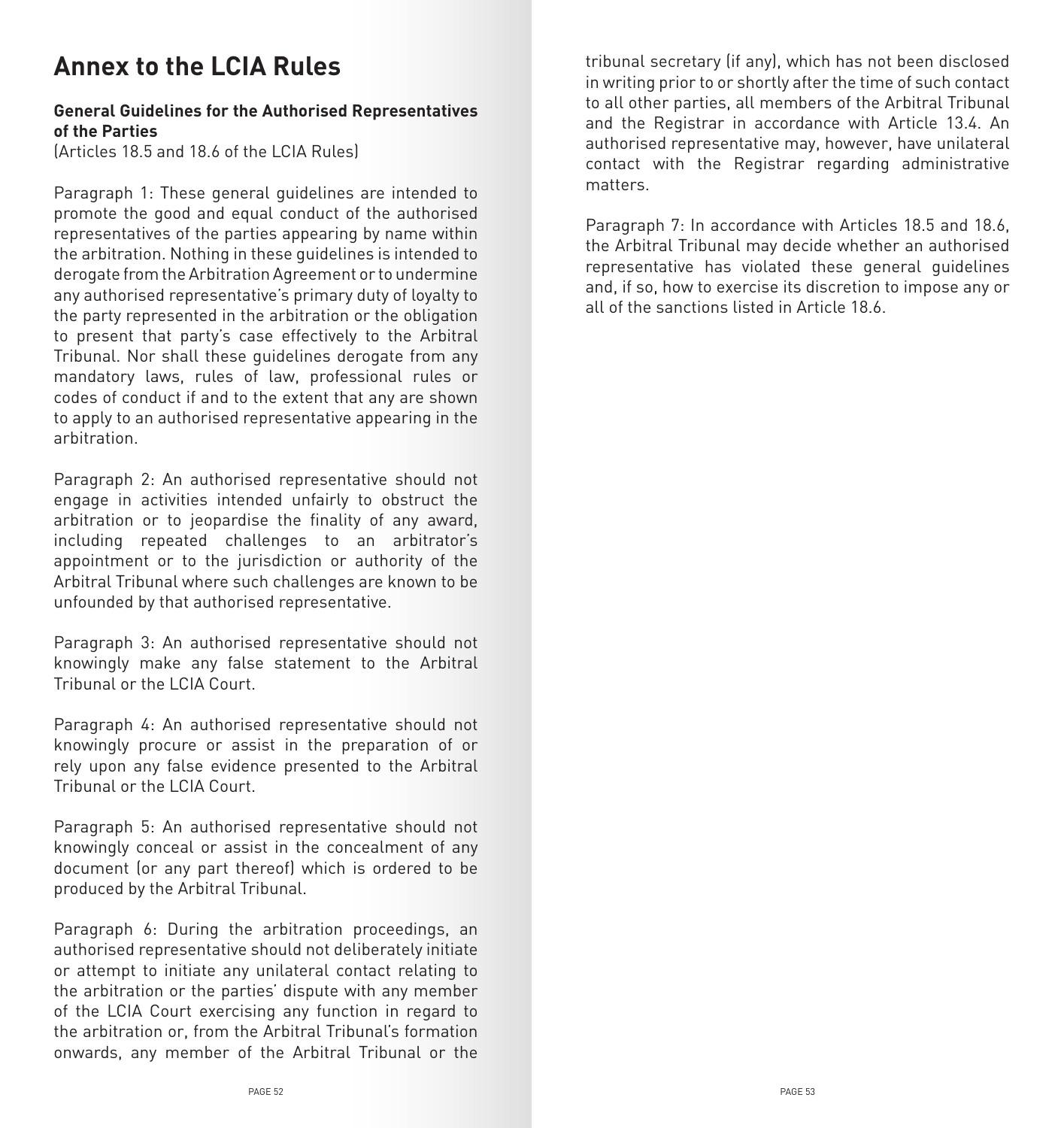## **Recommended Clauses**

#### **Future Disputes**

For contracting parties who wish to have future disputes referred to arbitration under the LCIA Rules, the following clause is recommended. Words/spaces in square brackets should be deleted/completed as appropriate.

"Any dispute arising out of or in connection with this contract, including any question regarding its existence, validity or termination, shall be referred to and finally resolved by arbitration under the LCIA Rules, which Rules are deemed to be incorporated by reference into this clause.

The number of arbitrators shall be [one/three].

The seat, or legal place, of arbitration shall be [City and/or Country].

The language to be used in the arbitral proceedings shall be [ ].

The governing law of the contract shall be the substantive law of [ ]."

#### **Existing Disputes**

If a dispute has arisen, but there is no agreement between the parties to arbitrate, or if the parties wish to vary a dispute resolution clause to provide for LCIA arbitration, the following clause is recommended. Words/spaces in square brackets should be deleted/completed as appropriate.

"A dispute having arisen between the parties concerning [ ], the parties hereby agree that the dispute shall be referred to and finally resolved by arbitration under the LCIA Rules.

The number of arbitrators shall be [one/three].

The seat, or legal place, of arbitration shall be [City and/or Country].

The language to be used in the arbitral proceedings shall be [ ].

The governing law of the contract lis/shall bel the substantive law of  $\left[ \begin{array}{cc} 1 \\ 1 \end{array} \right]$ 

#### **Modifications to Recommended Clauses**

The LCIA Secretariat will be pleased to discuss any modifications to these standard clauses. For example, to provide for party nomination of arbitrators or for expedited procedures.

#### **Mediation and other forms of ADR**

Recommended clauses and procedures for Mediation, for Expert Determination, for Adjudication, and for other forms of ADR, to be administered by the LCIA, or in which the LCIA is to act as appointing authority, are available on request from the LCIA Secretariat.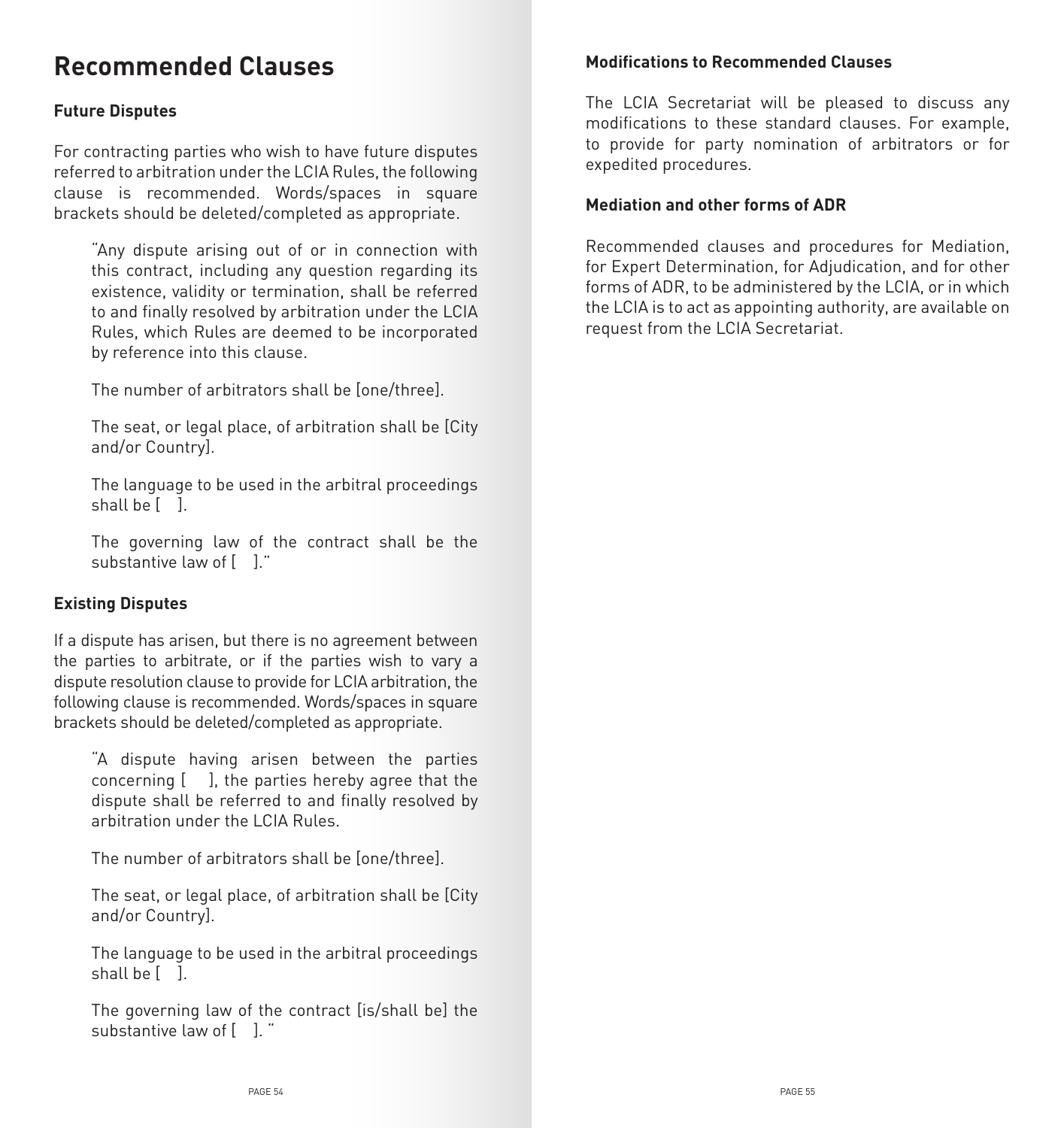**Notes Notes**